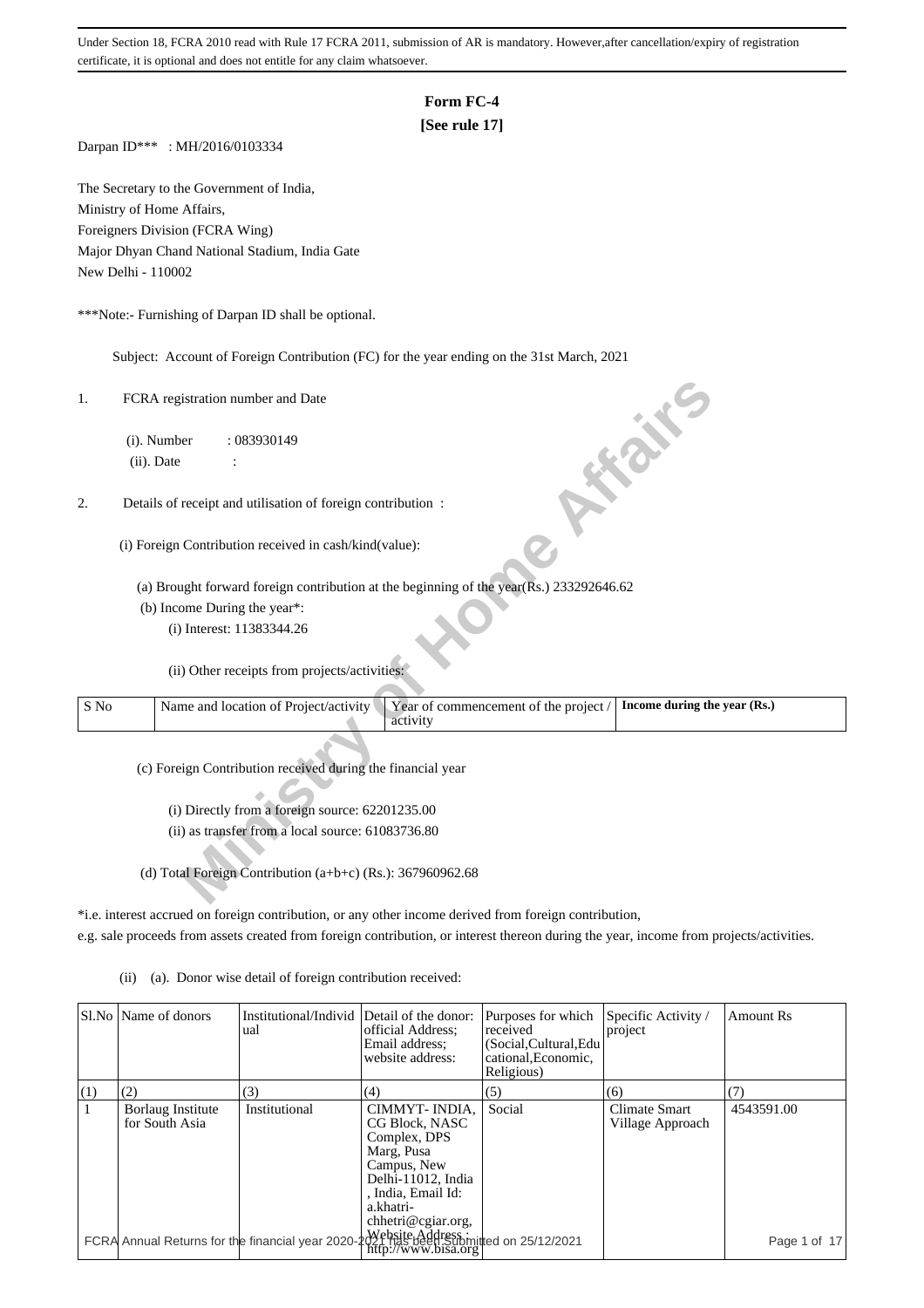|                  | Sl.No Name of donors                                     | Institutional/Individ<br>ual | Detail of the donor:<br>official Address;<br>Email address:<br>website address:                                                                                                                                                         | Purposes for which<br>received<br>(Social, Cultural, Edu<br>cational, Economic,<br>Religious) | Specific Activity /<br>project                                                                 | <b>Amount Rs</b> |
|------------------|----------------------------------------------------------|------------------------------|-----------------------------------------------------------------------------------------------------------------------------------------------------------------------------------------------------------------------------------------|-----------------------------------------------------------------------------------------------|------------------------------------------------------------------------------------------------|------------------|
| $\overline{c}$   | <b>RABO</b><br><b>FOUNDATION</b>                         | Institutional                | UCT 0407, P.O.<br>Box 17100, 3500<br>HG Utrecht The<br>Netherlands,<br>Netherlands, Email<br>Id:<br>rishibh.sood@rabo<br>bank.com. Website<br>Address :<br>http://www.raboba<br>nk.com                                                  | Social                                                                                        | Digitization of 5<br>Co-Operative<br>Society in South<br>Gujarat RF                            | 1208174.00       |
| 3                | Collectives for<br>Integrated<br>Livelihood<br>Initiaves | Institutional                | E 620 East Layout<br>New Bortalla<br>Durga Puja Maidan<br>Sonar Jamshedpur,<br>India, Email Id:<br>info@cinicell.org,<br>Website Address:<br>http://www.cinicell.<br>org                                                                | Social                                                                                        | Developing and<br>Enabling<br>Ecosystem For<br><b>IREASA PROM</b><br>Enterprise<br>Development | 11447000.00      |
| 4                | Vandita Pant                                             | Individual                   | f-20/A, Hauz Khas<br>Enclave, Delhi-<br>110016, India,<br>Email Id:<br>vndtpnt@gmail.co<br>m, Website<br>Address:                                                                                                                       | Social                                                                                        | <b>E-Dost Project</b>                                                                          | 212224.00        |
| 5                | The Hans<br>Foundation                                   | Institutional                | The Hans<br>Foundation, C-301,<br>302, 303, 3rd Floor,<br>Ansal Plaza, Hudco<br>Place, Andrews<br>Ganj, New Delhi-<br>110049, India,<br>Email Id:<br>seema@thfmail.co<br>m. Website<br>Address:<br>http://www.thehans<br>foundation.org | Social                                                                                        | Support for<br>Volunteer<br>Activities to AITs<br>in Pandemic<br>Emergencies                   | 2016000.00       |
| 6                | The Hans<br>Foundation                                   | Institutional                | The Hans<br>Foundation, C-301,<br>302, 303, 3rd Floor,<br>Ansal Plaza, Hudco<br>Place, Andrews<br>Ganj, New Delhi-<br>110049, India,<br>Email Id:<br>seema@thfmail.co<br>m, Website<br>Address:<br>http://www.thehans<br>foundation.org | Social                                                                                        | Sustainable<br>Livelihoods Thru<br>Intro of Livestock<br>Value Chain UK                        | 1669069.00       |
| $\boldsymbol{7}$ | Nunhems India<br>Private Limited                         | Institutional                | <b>Bilaspur Patudi</b><br>Roa, Opposite<br>Brahma Kumari<br>Ashram, Village<br>Bhorakalan,<br>Gurgaon-122413,<br>Haryana, India,<br>Email Id:, Website<br>Address:                                                                      | Social                                                                                        | NIPL III Four<br>Components<br>Project in Koppla<br>District Of<br>Karnataka                   | 1285340.00       |
| 8                | Hindustan Unilever<br>Limited                            | Institutional                | Uniliver House, B<br>D Sawant<br>Marg, Chakala, And<br>heri(East), Mumbai<br>400099, India,<br>Email Id:, Website<br>Address :<br>http://www.hul.co.i<br>n                                                                              | Social                                                                                        | HUL COVID 19<br>Grocery Support to<br>vulnerable migrant                                       | 15496389.00      |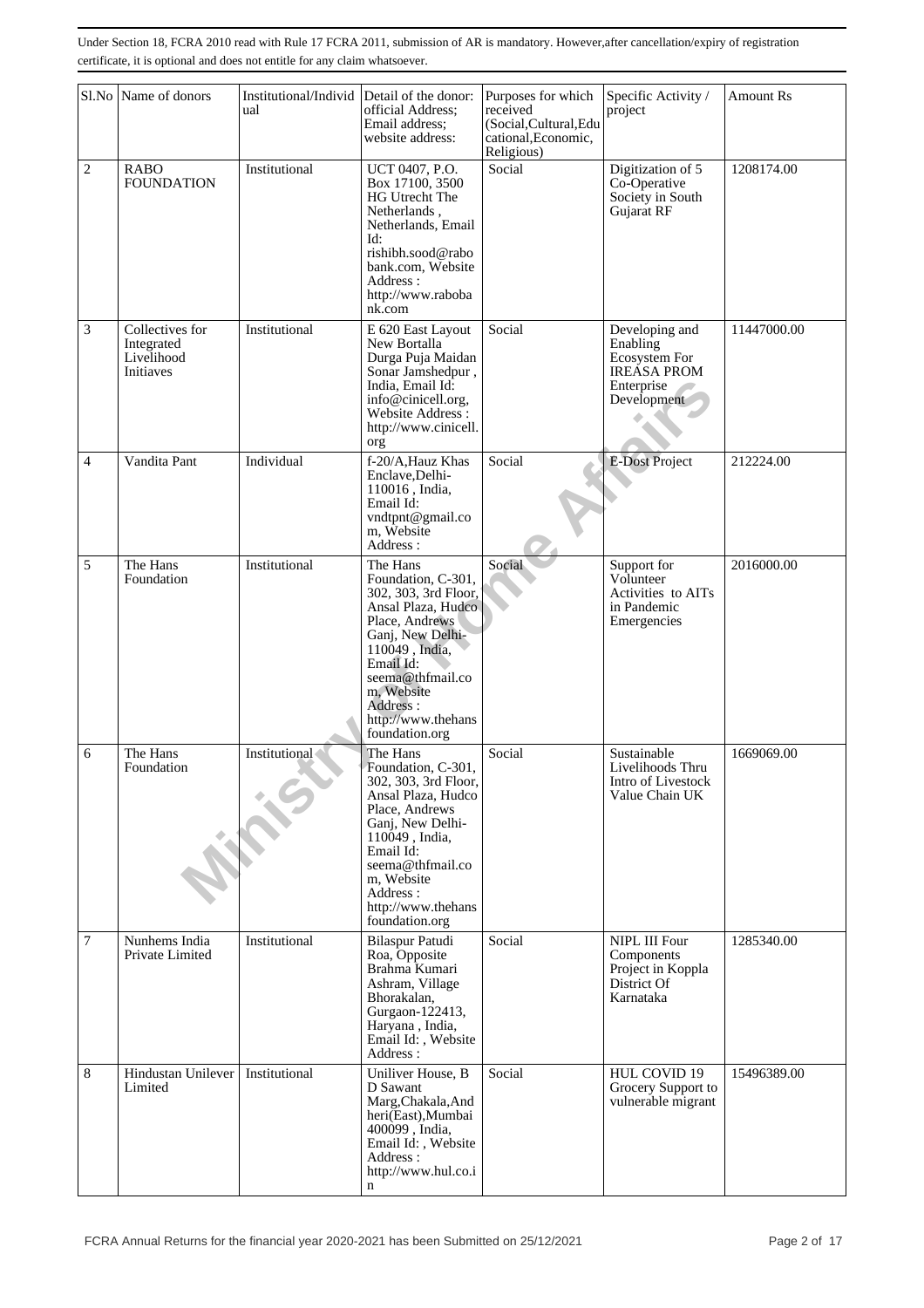|    | Sl.No Name of donors                                          | Institutional/Individ<br>ual | Detail of the donor:<br>official Address;<br>Email address;<br>website address:                                                                                                                                                                       | Purposes for which<br>received<br>(Social, Cultural, Edu<br>cational, Economic,<br>Religious) | Specific Activity /<br>project                                                                      | <b>Amount Rs</b> |
|----|---------------------------------------------------------------|------------------------------|-------------------------------------------------------------------------------------------------------------------------------------------------------------------------------------------------------------------------------------------------------|-----------------------------------------------------------------------------------------------|-----------------------------------------------------------------------------------------------------|------------------|
| 9  | Heidelberg Cement<br>India Ltd.                               | Institutional                | Heidelberg Cement<br>India Ltd., Mycme<br>Cement, Post-<br>Narsingarh, Damoh<br>M.P. DAMOH<br>Madhya Pradesh<br>India, India, Email<br>Id:<br>chhattrapalsingh.rat<br>hod@heidelbergce<br>ment.in, Website<br>Address :<br>http://www.mycem<br>co.com | Social                                                                                        | <b>Water Harvesting</b><br>Jal Sanchay                                                              | 297000.00        |
| 10 | Heidelberg Cement<br>India Ltd.                               | Institutional                | Heidelberg Cement<br>India Ltd., Mycme<br>Cement, Post-<br>Narsingarh, Damoh<br>M.P. DAMOH<br>Madhya Pradesh<br>India, India, Email<br>Id:<br>chhattrapalsingh.rat<br>hod@heidelbergce<br>ment.in, Website<br>Address:<br>http://www.mycem<br>co.com  | Social                                                                                        | Sustainable<br>Livelihood<br>Development MP                                                         | 748309.00        |
| 11 | <b>Transpek Silox</b><br><b>Industries Private</b><br>Limited | Institutional                | Kalali Road,<br>Atladra, Vadodara-<br>390 012, Gujarat,<br>India, India, Email<br>Id:, Website<br>Address:<br>http://www.transpe<br>k-silox.com                                                                                                       | Social                                                                                        | Gainful Self-<br>employment<br>through Agriculure<br>Intervention<br>Karachgam phase 2              | 151215.00        |
| 12 | <b>Transpek Silox</b><br><b>Industries Private</b><br>Limited | Institutional                | Kalali Road,<br>Atladra, Vadodara-<br>390 012, Gujarat,<br>India, India, Email<br>Id:, Website<br>Address :<br>http://www.transpe<br>k-silox.com                                                                                                      | Social                                                                                        | Gainful Self<br>Employment<br>through Livestock<br>and Agriculture                                  | 2163283.00       |
| 13 | Cairn Foundation                                              | Institutional                | Cairn Foundation,<br>DLF Atria, Phase-<br>2, Jacaranda Marg,<br>DLF City Gurgaon,<br>Haryana, India,<br>India, Email Id:<br>Shashwat.kulshresh<br>tha@cairninda.com<br>, Website Address :<br>http://www.cairnin<br>dia.com                           | Social                                                                                        | NRM and Farm<br><b>Based Intervention</b><br>for Sustainable<br>development in<br>Barmer, Rajasthan | 4665552.80       |
| 14 | McCain Foods<br>India Private<br>Limited                      | Institutional                | Ground Floor, The<br>Crescent, Plot No 1<br>to 7, LSC, Lado<br>Sarai, New Delhi -<br>110 030, India,<br>Email Id:<br>sharanya.pradhan@<br>mccain.com,<br>Website Address:<br>http://www.mccain.<br>com                                                | Social                                                                                        | <b>MCFPL UTHHAN</b><br><b>PROJECT</b>                                                               | 4000000.00       |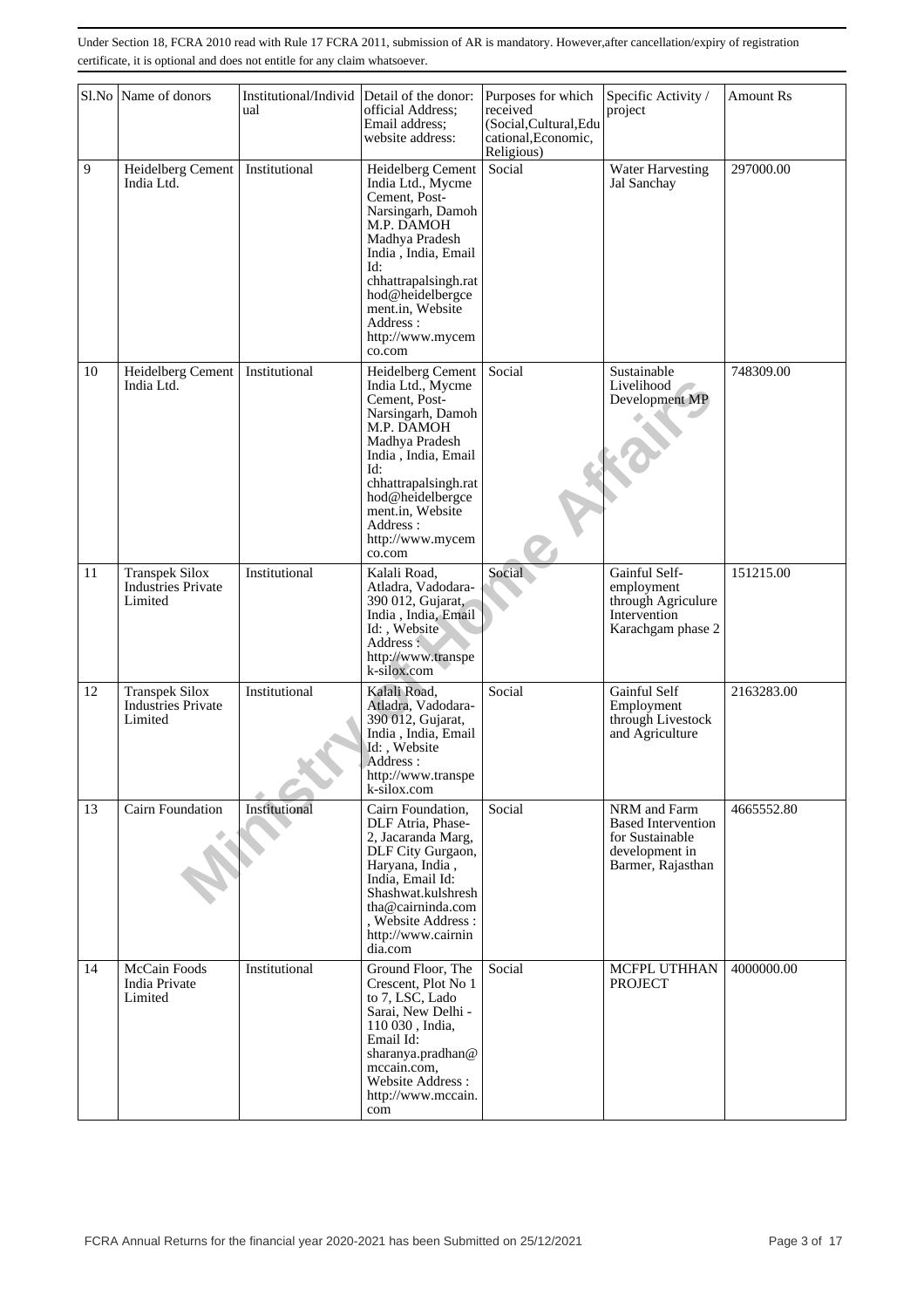|    | Sl.No Name of donors                                                                  | Institutional/Individ<br>ual | Detail of the donor:<br>official Address;<br>Email address:<br>website address:                                                                                                                                                                                   | Purposes for which<br>received<br>(Social, Cultural, Edu<br>cational, Economic,<br>Religious) | Specific Activity /<br>project                                                                                                                               | Amount Rs   |
|----|---------------------------------------------------------------------------------------|------------------------------|-------------------------------------------------------------------------------------------------------------------------------------------------------------------------------------------------------------------------------------------------------------------|-----------------------------------------------------------------------------------------------|--------------------------------------------------------------------------------------------------------------------------------------------------------------|-------------|
| 15 | Schaeffler India<br>Ltd.                                                              | Institutional                | Nariman Bhavan<br>8th Floor, 227<br>Backbay<br>Reclamation,<br>Nariman point,<br>Mumbai (MH) -<br>400 021 India.,<br>India, Email Id:<br>pritesh.patel@scha<br>effler.com, Website<br>Address:<br>http://www.schaeffl<br>er.co.in                                 | Social                                                                                        | Addresing Water<br>Scarcity through<br>Natural Resources<br>Management                                                                                       | 2406361.00  |
| 16 | Unnati                                                                                | Institutional                | 650, Radhakrishana<br>Puram Yojna, Near<br>Laharia Resort,<br>Chopasni-Pal<br>Baypass Link<br>Road, Jodhpur-<br>342014, India,<br>Email Id:<br>jodhpur_unnati@u<br>nnati.org, Website<br>Address:<br>http://www.unnati.<br>org                                    | Social                                                                                        | <b>Ensuring Water</b><br>Security and<br>Combating<br>Desertification                                                                                        | 300000.00   |
| 17 | <b>Charities Aid</b><br>Foundation India                                              | Institutional                | CAF India Plot No.<br>2, First Floor, OFC<br>Pocket, Sector-C,<br>Nelson Mandela<br>Marg, Vasant Kunj,<br>New Delhi-110070<br>, India, Email Id:<br>contact@cafindia.o<br>rg, Website<br>Address:<br>http://www.cafindi<br>a.org                                  | Social                                                                                        | Comprehensive<br>Development of<br>Cluster Maudaha<br>UP                                                                                                     | 5650000.00  |
| 18 | International<br>Centre for<br>Integrated<br>Mountain<br>Development<br><b>ICIMOD</b> | Institutional                | ICIMOD, P.O.Box<br>3226, Kathmandu,<br>Nepal. Tel No.<br>977-1-5275222,<br>Nepal, Email Id:<br>scu@icimod.org,<br>Website Address:                                                                                                                                | Social                                                                                        | Knowledge<br>generation on<br>resilience building<br>solutions                                                                                               | 918112.00   |
| 19 | <b>Cotton Connect</b><br>South Asia Pvt.<br>Ltd.                                      | Institutional                | 615-616, 6th Floor,<br><b>JMD</b> Pacific<br>Square, Sector-15<br>Part-II, LM : Opp.<br>Galaxy Hotel,<br>Gurgaon 122001,<br>Haryana (India).,<br>India, Email Id:<br>hardeep.desai@cott<br>onconnect.org.<br>Website Address:<br>http://www.cottonc<br>onnect.org | Social                                                                                        | Training and<br>Devlopment of<br>Conventional<br><b>Cotton Farmer</b><br>Project                                                                             | 4032403.00  |
| 20 | Cornell University                                                                    | Institutional                | Ithaca, NY 14852-<br>4040, United states.<br>United States of<br>America, Email Id:<br>mlw266@cornell.e<br>du, Website<br>Address:<br>http://www.cornell.<br>edu                                                                                                  | Social                                                                                        | <b>TECHNICAL</b><br><b>ASST AND</b><br><b>RESEARCH FOR</b><br><b>INDIAN</b><br><b>NUTRITION AND</b><br><b>AGRI TARINA</b><br><b>SCALE UP</b><br><b>PHASE</b> | 11751644.00 |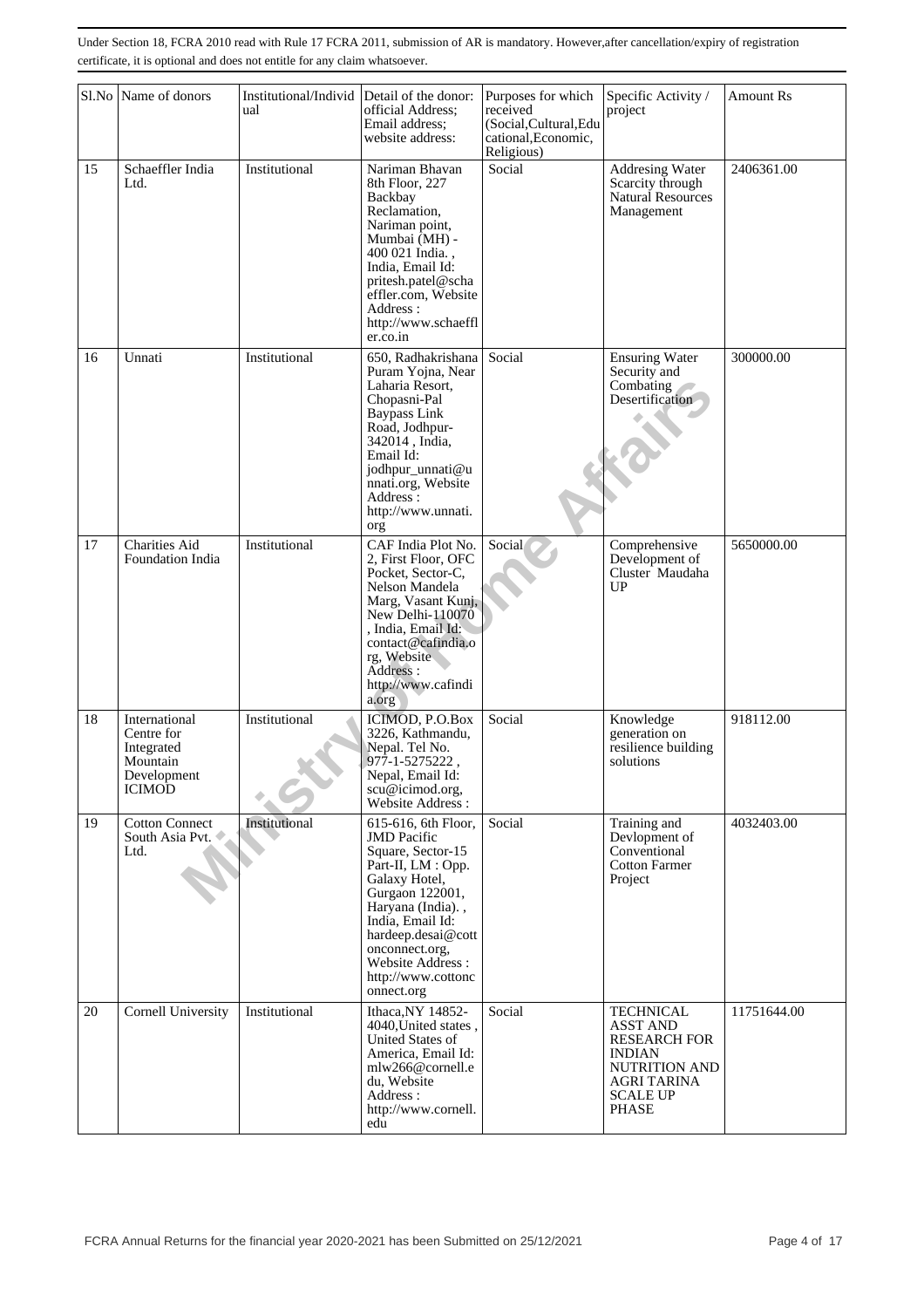| Sl.No | Name of donors                                          | Institutional/Individ<br>ual | Detail of the donor:<br>official Address;<br>Email address:<br>website address:                                                                                             | Purposes for which<br>received<br>(Social, Cultural, Edu<br>cational, Economic,<br>Religious) | Specific Activity /<br>project                                                         | <b>Amount Rs</b> |
|-------|---------------------------------------------------------|------------------------------|-----------------------------------------------------------------------------------------------------------------------------------------------------------------------------|-----------------------------------------------------------------------------------------------|----------------------------------------------------------------------------------------|------------------|
| 21    | Deutsche<br>Gesellschaft Fur<br>Inter Zusam GIZ<br>GmbH | Institutional                | Dag-<br>hammerskjold-Weg<br>1-5,65760<br>eschborn, Federal<br>Republic of<br>Germany,<br>Germany, Email<br>Id: info@giz.de,<br>Website Address:<br>http://www.giz.de        | Social                                                                                        | Prosoil Protection<br>and Rehab For<br>food security                                   | 22026394.00      |
| 22    | Vattikuti India<br><b>Relief Foundation</b>             | Institutional                | 1000 Town Center,<br>Suite 700,<br>Southfield,<br>MI48075, USA,<br>United States of<br>America, Email Id:<br>, Website Address :                                            | Social                                                                                        | <b>Financial Inclusion</b><br>for sustainable<br>livelihoods in<br>Tiptur              | 2409953.00       |
| 23    | <b>CAF</b> America                                      | Institutional                | 225 Reinekers<br>Lane, Suite<br>375, Alexandria,<br>VA 22314-2840,<br>United States of<br>America, Email Id:<br>. Website Address:                                          | Social                                                                                        | Tribal<br>Development<br>Program Akole<br>Ahmednagar                                   | 7469500.00       |
| 24    | Supraja Foundation<br>Limited                           | Institutional                | 817 Star House, 3<br>Salisbury Road,<br>Tsimshatsui,<br>Kowloon, Hong<br>Kong., Hong<br>Kong, Email Id:<br>supraja-<br>foundation@capric<br>orn-hk.com,<br>Website Address: | Social                                                                                        | <b>CLUSTER</b><br><b>DEVELOPMENT</b><br>PROGRAMME<br><b>DIXAL</b>                      | 9243000.00       |
| 25    | <b>Nunhems</b><br>netherlands B V                       | Institutional                | PO Box 4005,6080<br>AA<br>Haelen, Netherland<br>, Netherlands,<br>Email Id:<br>john.willems@baye<br>r.com, Website<br>Address :<br>http://www.nunhe<br>ms.com               | Social                                                                                        | <b>BAYER RURAL</b><br>DEV.<br><b>ACTIVITIES IN</b><br><b>MODEL</b><br><b>VILLAGES</b>  | 768646.00        |
| 26    | <b>Association For</b><br>Progressive<br>Communications | Institutional                | PO Box 29755<br>Melville 2109<br>Johannesburg<br>South Africa,<br>South Africa,<br>Email Id:<br>eunice@apc.org,<br>Website Address :<br>http://www.apc.org                  | Social                                                                                        | <b>APC Community</b><br><b>Networks</b><br>Institutional<br>Strengthening<br>Agreement | 298690.00        |
| 27    | <b>Association For</b><br>Progressive<br>Communications | Institutional                | P O Box 29755<br>Melville 2109<br>Johannesburg<br>South Africa,<br>South Africa,<br>Email Id:<br>eunice@apc.org,<br>Website Address:<br>http://www.apc.org                  | Social                                                                                        | 2021 BAIF Digital<br>Village ecosystem<br>thru village<br>entrepreneurs                | 929491.00        |
| 28    | <b>Cornell University</b>                               | Institutional                | Ithaca, NY 14852-<br>4040, United states,<br>United States of<br>America, Email Id:<br>mlw266@cornell.e<br>du. Website<br>Address :<br>http://www.cornell.<br>edu           | Social                                                                                        | <b>FLOUR</b><br><b>FORTIFICATION</b><br><b>PROJECT</b>                                 | 240551.00        |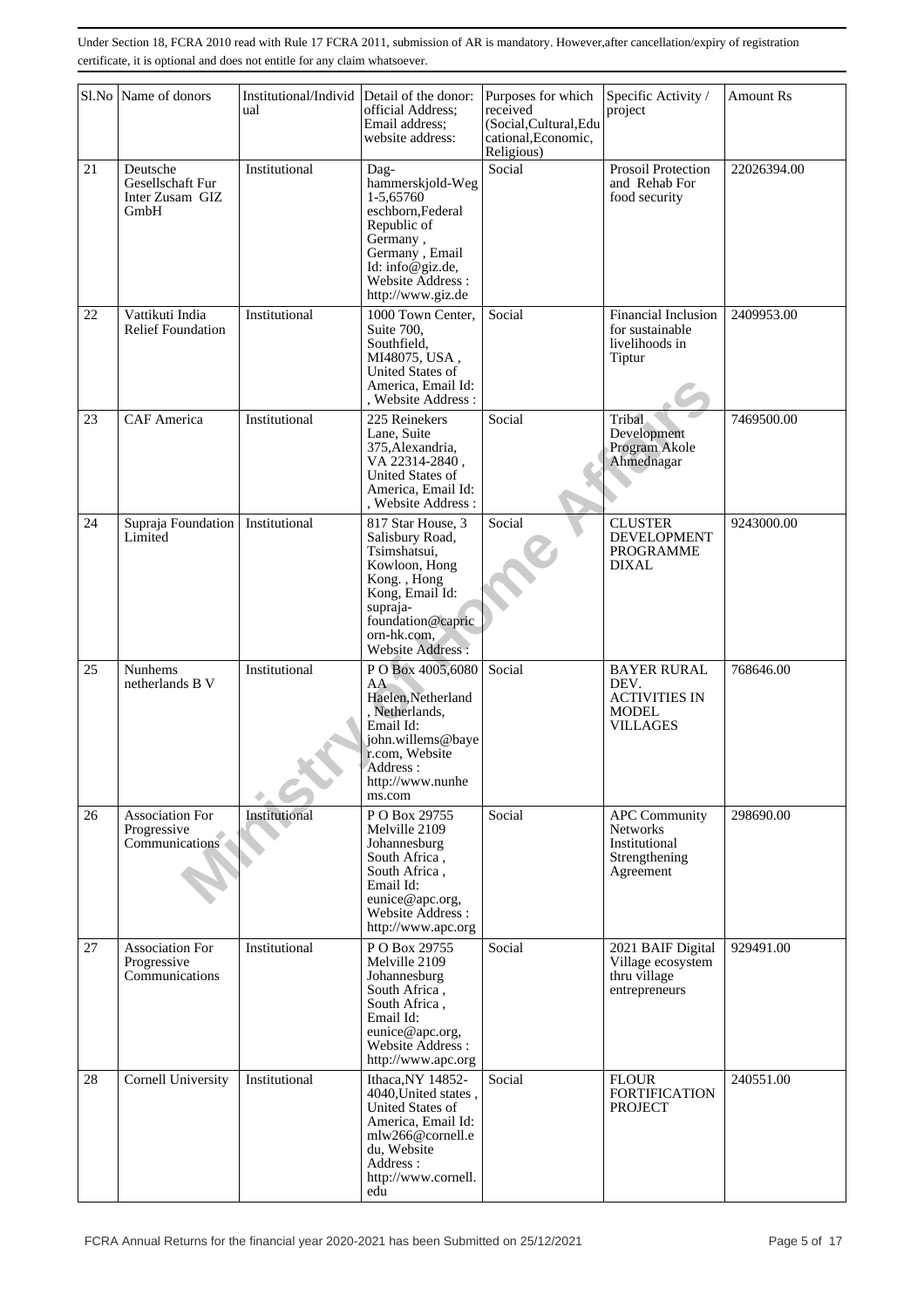|    | Sl.No   Name of donors | Institutional/Individ Detail of the donor:<br>ual | official Address;<br>Email address:<br>website address:                                                                                                                 | Purposes for which<br>received<br>(Social, Cultural, Edu<br>cational, Economic,<br>Religious) | Specific Activity /<br>project | Amount Rs  |
|----|------------------------|---------------------------------------------------|-------------------------------------------------------------------------------------------------------------------------------------------------------------------------|-----------------------------------------------------------------------------------------------|--------------------------------|------------|
| 29 | Jetro Select GmbH      | Institutional                                     | Echterdinger Str.30<br>70599 Stuttgart,<br>Germany,<br>Germany, Email<br>Id:<br>office@jatrosolutio<br>ns.com, Website<br>Address:<br>http://www.jatrosol<br>utions.com | Social                                                                                        | Farm Based<br>Activity         | 4937080.00 |

(b) Cumulative purpose-wise amount of all foreign contribution donation received :

| Sl.No | –<br>Purpose |             |
|-------|--------------|-------------|
|       | .<br>Social  | 62201235.00 |

| <b>DITIC</b>   | rurpose                                                                                                                                                         |                                                                |                  |         |                                  | Allioulit   |                |         |                |                      |
|----------------|-----------------------------------------------------------------------------------------------------------------------------------------------------------------|----------------------------------------------------------------|------------------|---------|----------------------------------|-------------|----------------|---------|----------------|----------------------|
| $\mathbf{1}$   | Social                                                                                                                                                          |                                                                |                  |         |                                  | 62201235.00 |                |         |                |                      |
| 3.             | Details of Utilization of foreign contribution:<br>(a) Details of activities/projects for which foreign contribution has been received and utilised (in rupees) |                                                                |                  |         |                                  |             |                |         |                |                      |
| Sl. No.        | Name of<br>project/acti ocation<br>vity                                                                                                                         | Address/L                                                      | Previous Balance |         | Receipt during the year Utilised |             |                |         | Balance        |                      |
|                |                                                                                                                                                                 |                                                                | In cash          | In Kind | In cash                          | In Kind     | In cash        | In Kind | In cash        | In Kind              |
| (1)            | (2)                                                                                                                                                             | (3)                                                            | (4)              | (5)     | (6)                              | (7)         | (8)            | (9)     | (10)           | (11)                 |
| $\mathbf{1}$   | Holistic<br>Village<br>Developm<br>ent<br>Programm<br>e                                                                                                         | Kaprada<br>Valsad/Bu<br>lser/Navas<br>ari<br>Gujarat39<br>6065 | 3051080.0<br>6   | 0.00    | 170813.00                        | 0.00        | 3832.00        | 0.00    | 3218061.0<br>6 | 0.00                 |
| $\overline{c}$ | Holistic<br>Village<br>Developm<br>ent<br>Programm<br>e Phase II                                                                                                | Kaprada<br>Valsad/Bu<br>lser/Navas<br>ari<br>Gujarat39<br>6065 | 1210335.3<br>7   | 0.00    | 0.00                             | 0.00        | 1210335.3<br>7 | 0.00    | 0.00           | 0.00                 |
| 3              | Jetropha<br>genotype<br>evaluation<br>under<br>three agro<br>ecological<br>locations<br>in India                                                                | Warje<br>Pune<br>Maharasht<br>ra411058                         | 2650689.4<br>6   | 0.00    | 4932080.0<br>$\overline{0}$      | 5000.00     | 6468191.1<br>0 | 5000.00 | 1114578.3<br>6 | 0.00                 |
| 4              | Research<br>and<br>Piloting of<br>Appropria<br>te<br>Technolog<br>y in<br>Remote<br>Rural<br>Areas                                                              | Warje<br>Pune<br>Maharasht<br>ra411058                         | 506123.00        | 0.00    | 0.00                             | 0.00        | 0.00           | 0.00    | 506123.00      | 0.00                 |
| 5              | Agricultur<br>e<br>Extension<br>and Value<br>Chain<br>Project<br>AP 14 15                                                                                       | Gandeed<br>Mahaboob<br>nagar<br>Telangana<br>509337            | 48630.21         | 0.00    | 0.00                             | 0.00        | 0.00           | 0.00    | 48630.21       | 0.00                 |
| 6              | Agricultur<br>e<br>Extension<br>and Value<br>Chain<br>Project<br>FCRA Annual Beturns for the financial year 2020 2021 has been Submitted on 25/12/2021          | Gandeed<br>Mahaboob<br>nagar<br>Telangana<br>509337            | 20060.00         | 0.00    | 0.00                             | 0.00        | 0.00           | 0.00    | 20060.00       | 0.00<br>Page 6 of 17 |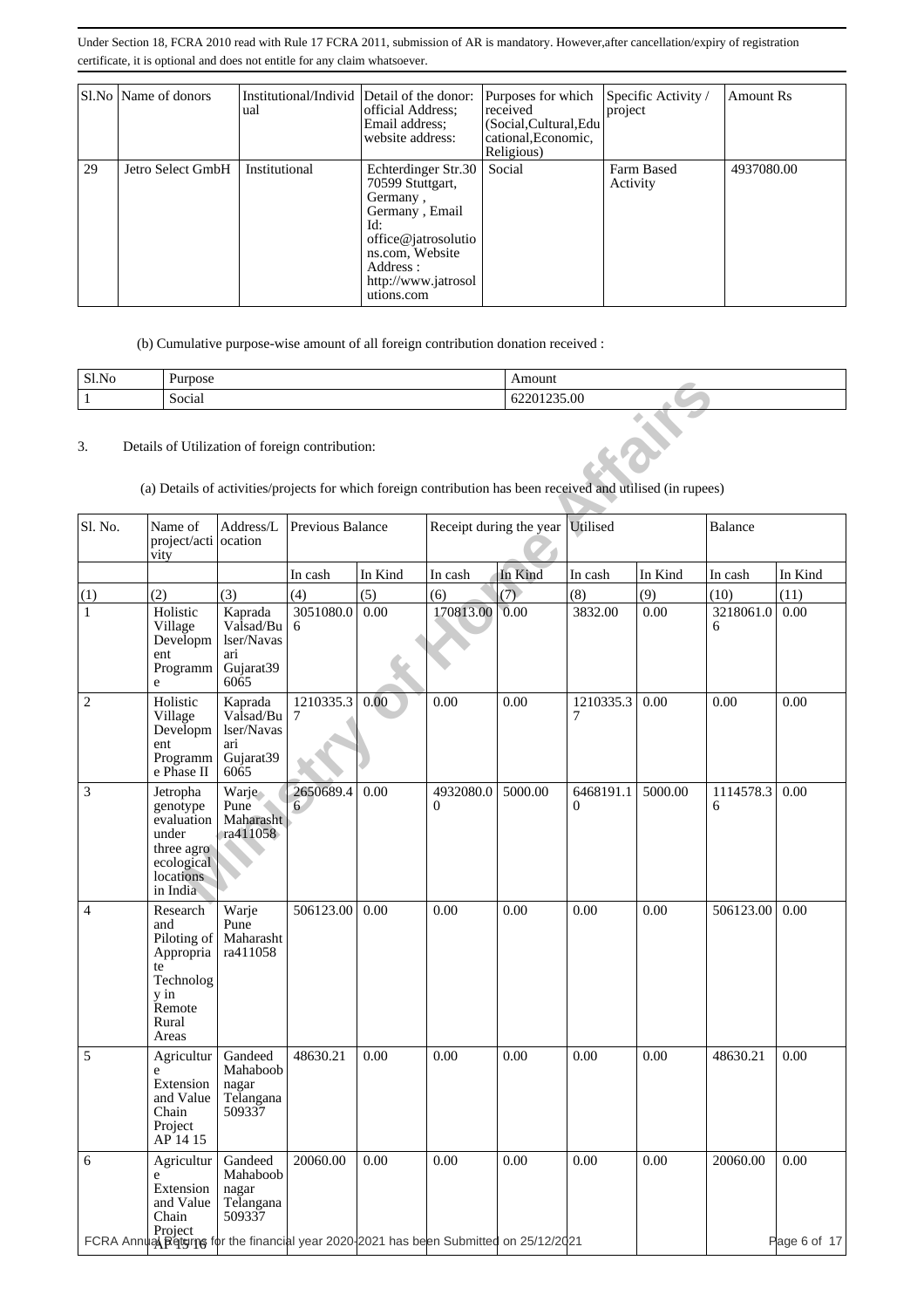| $\boldsymbol{7}$ | Agricultur<br>${\bf e}$<br>Extension<br>and Value<br>Chain<br>Project<br>Maharasht<br>ra 15 16                                                                                 | Warje<br>Pune<br>Maharasht<br>ra411058                         | 229330.79 | 0.00 | 0.00 | 0.00 | 0.00      | 0.00 | 229330.79 | 0.00 |
|------------------|--------------------------------------------------------------------------------------------------------------------------------------------------------------------------------|----------------------------------------------------------------|-----------|------|------|------|-----------|------|-----------|------|
| 8                | Soil<br>Protection<br>and<br>Rehabilita<br>tion for<br>Food<br>Security                                                                                                        | Ralegaon<br>Yavatmal<br>Maharasht<br>ra445402                  | 943995.44 | 0.00 | 0.00 | 0.00 | 943995.44 | 0.00 | 0.00      | 0.00 |
| 9                | Technical<br>Assistance<br>and<br>Research<br>for Indian<br>Nutrition<br>and<br>Agricultur<br>e<br><b>TARINA</b>                                                               | Warje<br>Pune<br>Maharasht<br>ra411058                         | 565691.29 | 0.00 | 0.00 | 0.00 | 565691.29 | 0.00 | 0.00      | 0.00 |
| 10               | Multi<br>Purpose<br>Tree<br>Species<br><b>MPTS</b><br>Programm<br>e                                                                                                            | Warje<br>Pune<br>Maharasht<br>ra411058                         | 108320.00 | 0.00 | 0.00 | 0.00 | 0.00      | 0.00 | 108320.00 | 0.00 |
| 11               | Support of<br>Civil<br>Society<br>organisati<br>on<br>workshop<br>for<br>invloment<br>in<br>livestock<br>developm<br>ent<br>programm<br>e<br>implement<br>ation<br>GALVme<br>d | Warje<br>Pune<br>Maharasht<br>ra411058                         | 465.00    | 0.00 | 0.00 | 0.00 | 0.00      | 0.00 | 465.00    | 0.00 |
| 12               | Support of<br>Civil<br>Society<br>organisati<br>on<br>workshop<br>for<br>invloment<br>in<br>livestock<br>developm<br>ent<br>programm<br>e<br>implement<br>ation<br>MSandD      | Warje<br>Pune<br>Maharasht<br>ra411058                         | 408787.68 | 0.00 | 0.00 | 0.00 | 0.00      | 0.00 | 408787.68 | 0.00 |
| 13               | ARChE<br><b>NET</b><br><b>PROJECT</b><br><b>INTERNS</b><br><b>HIP</b>                                                                                                          | Uruli<br>Kanchan<br>Pune<br>Maharasht<br>ra412201              | 18289.00  | 0.00 | 0.00 | 0.00 | 0.00      | 0.00 | 18289.00  | 0.00 |
| 14               | Tribal<br>Education<br>Through<br>Chondha<br>School                                                                                                                            | Chondha<br>Valsad/Bu<br>lser/Navas<br>ari<br>Gujarat39<br>6580 | 11630.00  | 0.00 | 0.00 | 0.00 | 11630.00  | 0.00 | 0.00      | 0.00 |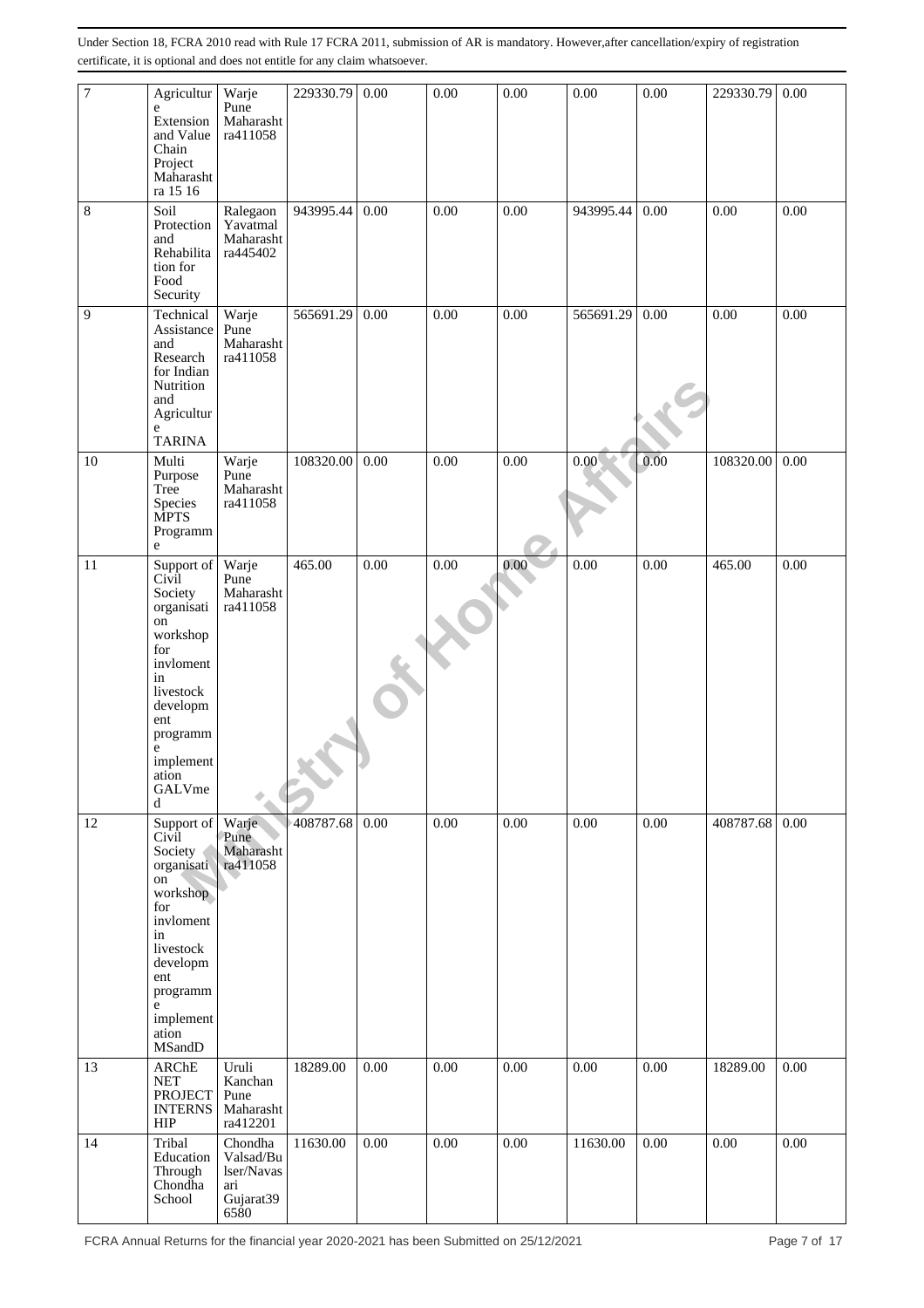| 15 | Golden<br>Milk A<br>Genetic                                                                                                                                             | Warje<br>Pune<br>Maharasht                                            | 45274.10              | 0.00     | 0.00      | 0.00          | 45274.10  | 0.00     | 0.00           | 0.00 |
|----|-------------------------------------------------------------------------------------------------------------------------------------------------------------------------|-----------------------------------------------------------------------|-----------------------|----------|-----------|---------------|-----------|----------|----------------|------|
|    | Approach<br>for<br>Natural<br>Enrichme<br>nt of the b<br>carotene<br>Content in<br>Milk To<br>Reduce<br>Vitamin A<br>Deficienc<br>y in India                            | ra411058                                                              |                       |          |           |               |           |          |                |      |
| 16 | Atmiyata<br>Mental<br>Health<br>Project                                                                                                                                 | Peint<br>Nashik<br>Maharasht<br>ra422208                              | 16750.00              | 0.00     | 0.00      | 0.00          | 0.00      | 0.00     | 16750.00       | 0.00 |
| 17 | Clean<br>Drinking<br>Water and<br>Sanitation<br>Project<br>Swach<br>Pani                                                                                                | Uruli<br>Kanchan<br>Pune<br>Maharasht<br>ra412201                     | 7564201.5<br>$\Omega$ | 51840.00 | 350549.00 | 0.00          | 40.00     | 51840.00 | 7914710.5<br>0 | 0.00 |
| 18 | Integrated<br>Sanitation<br>and<br>Nutition<br>Project                                                                                                                  | Mota<br>Pondha<br>Valsad/Bu<br>lser/Navas<br>ari<br>Gujarat39<br>6191 | 33889.00              | 0.00     | 0.00      | 0.00          | 33889.00  | 0.00     | 0.00           | 0.00 |
| 19 | Flour<br>Fortificati<br>on Project<br>in Gujarat                                                                                                                        | songadh<br>Surat/Bard<br>di<br>Gujarat39<br>4670                      | 0.00                  | 0.00     | 240551.00 | $0.00\degree$ | 240551.00 | 0.00     | 0.00           | 0.00 |
| 20 | Setting Up<br>Seasonal<br>and<br>Perennial<br>Kitchen<br>Garden<br>and<br>Imparting<br>Training<br>To Tribal<br>Families<br>To Sustain<br>The Same<br>Independe<br>ntly | Akole<br>Ahmedna<br>gar<br>Maharasht<br>ra422601                      | 33031.00              | 0.00     | 0.00      | 0.00          | 0.00      | 0.00     | 33031.00       | 0.00 |
| 21 | Rural<br>Developm Ahmedna<br>ent Project<br>in Akole<br>Block of<br>Ahmedna<br>gar<br>District<br>Maharasht<br>ra                                                       | Akole<br>gar<br>Maharasht<br>ra422601                                 | 464483.00             | 0.00     | 0.00      | 0.00          | 0.00      | 0.00     | 464483.00      | 0.00 |
| 22 | Ongoining<br>expansion<br>of Tree<br>based<br>Farming<br>with<br>wasteland<br>and large<br>landholdin<br>g Farmers.                                                     | Shiggoan<br>Haveri<br>Karnataka<br>581205                             | 5323.40               | 0.00     | 0.00      | 0.00          | 0.00      | 0.00     | 5323.40        | 0.00 |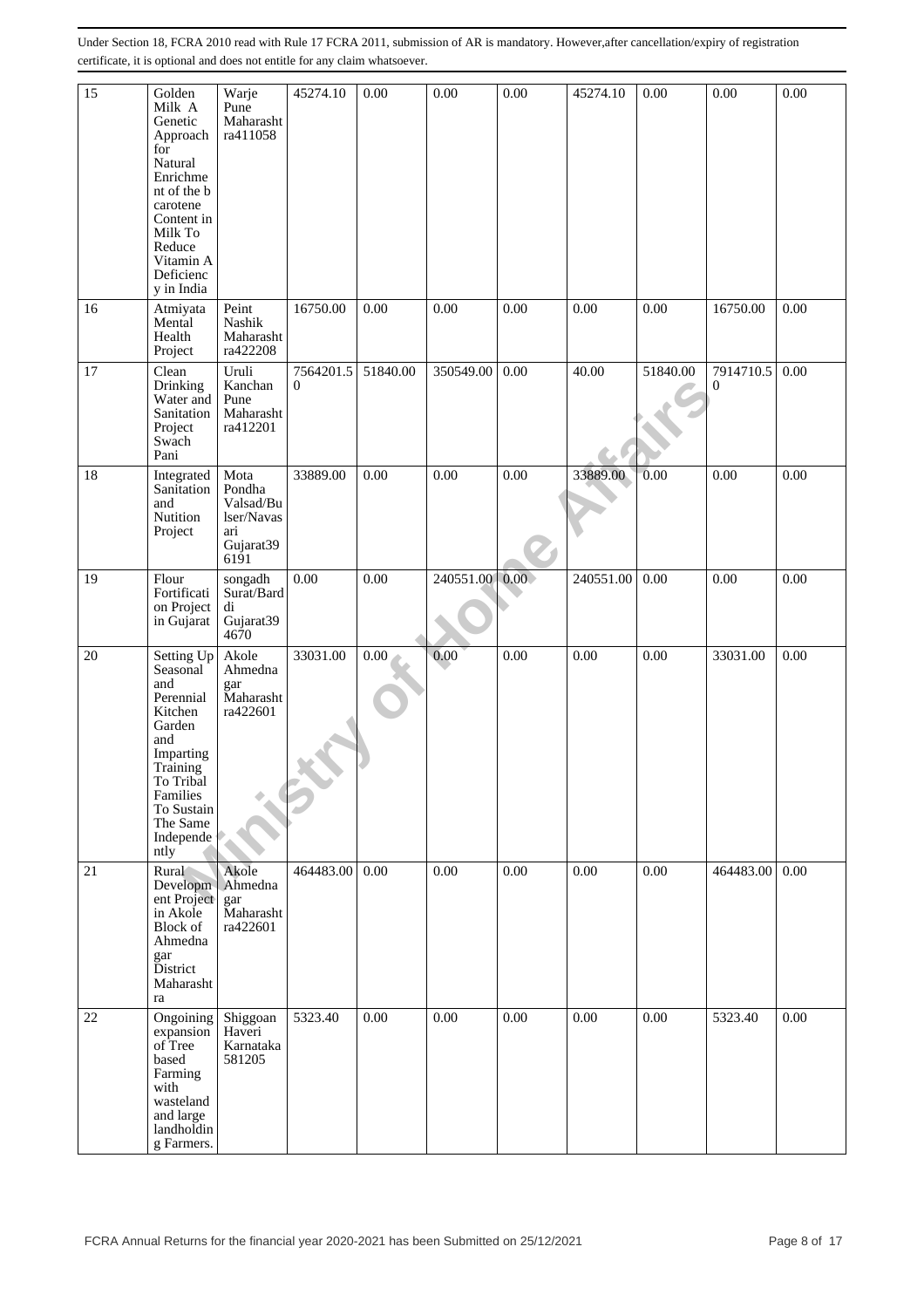| 23     | Delivering<br>improved<br>dairy<br>genetics<br>and<br>sustained<br>affordable<br>access to<br>sorted<br>sexed<br>semen<br>technolog<br>y to<br>increase<br>dairy<br>productivi<br>ty for poor<br>smallhold<br>er dairy<br>farmers | Uruli<br>Kanchan<br>Pune<br>Maharasht<br>ra411201 | 98949210.<br>29       | 14307914.<br>84 | 4210818.0<br>$\overline{0}$ | 0.00 | 45343852.<br>29 | 2076744.8<br>$\overline{4}$ | 57816176.<br>$00\,$ | 12231170.<br>$00\,$ |
|--------|-----------------------------------------------------------------------------------------------------------------------------------------------------------------------------------------------------------------------------------|---------------------------------------------------|-----------------------|-----------------|-----------------------------|------|-----------------|-----------------------------|---------------------|---------------------|
| 24     | The<br>Mobile<br>Diagnostic Pune<br>System<br>Developin<br>g a mobile<br>phone<br>applicatio<br>n for a<br>diagnosis<br>of mastitis<br>among<br>Indian<br>Dairy<br>cattle                                                         | Uruli<br>Kanchan<br>Maharasht<br>ra411201         | 1897233.0<br>$\Omega$ | 0.00            | 0.00                        | 0.00 | 0.00            | $0.00\,$                    | 1897233.0<br>0      | 0.00                |
| 25     | Tribal<br>Developm<br>ent<br>Program,<br>Akole                                                                                                                                                                                    | Akole<br>Ahmedna<br>gar<br>Maharasht<br>ra422601  | 220173.49             | 0.00            | 0.00                        | 0.00 | 0.00            | 0.00                        | 220173.49           | 0.00                |
| 26     | Water and<br>Agricultur<br>al<br>Technolog<br>y<br>Initiatives<br>in Rural<br>Areas<br>Ralegaon<br>Taluka of<br>Yavatmal<br>District                                                                                              | Ralegaon<br>Yavatmal<br>Maharasht<br>ra445402     | 1450147.2<br>5        | $0.00\,$        | 0.00                        | 0.00 | 248937.00       | 0.00                        | 1201210.2<br>5      | 0.00                |
| 27     | <b>WATER</b><br><b>RESOUR</b><br><b>CE</b><br><b>MANAG</b><br><b>EMENT</b><br><b>UPS</b><br><b>FOUNDA</b><br><b>TION</b>                                                                                                          | Randullab<br>ad Satara<br>Maharasht<br>ra415525   | 105348.50             | 0.00            | 0.00                        | 0.00 | 0.00            | 0.00                        | 105348.50           | 0.00                |
| $28\,$ | 2021<br><b>BAIF</b><br>Digital<br>village<br>ecosystem<br>thru<br>village<br>entreprene<br>urs                                                                                                                                    | Jawhar<br>Thane<br>Maharasht<br>ra401603          | 0.00                  | $0.00\,$        | 929491.00                   | 0.00 | 99267.00        | 0.00                        | 830224.00           | 0.00                |
| 29     | Communit<br>y<br>Networks<br>Institution<br>al<br>Strengthen<br>ing<br>Agreemen<br>t                                                                                                                                              | Jawhar<br>Thane<br>Maharasht<br>ra401603          | 0.00                  | $0.00\,$        | 298690.00                   | 0.00 | 298690.00       | 0.00                        | 0.00                | 0.00                |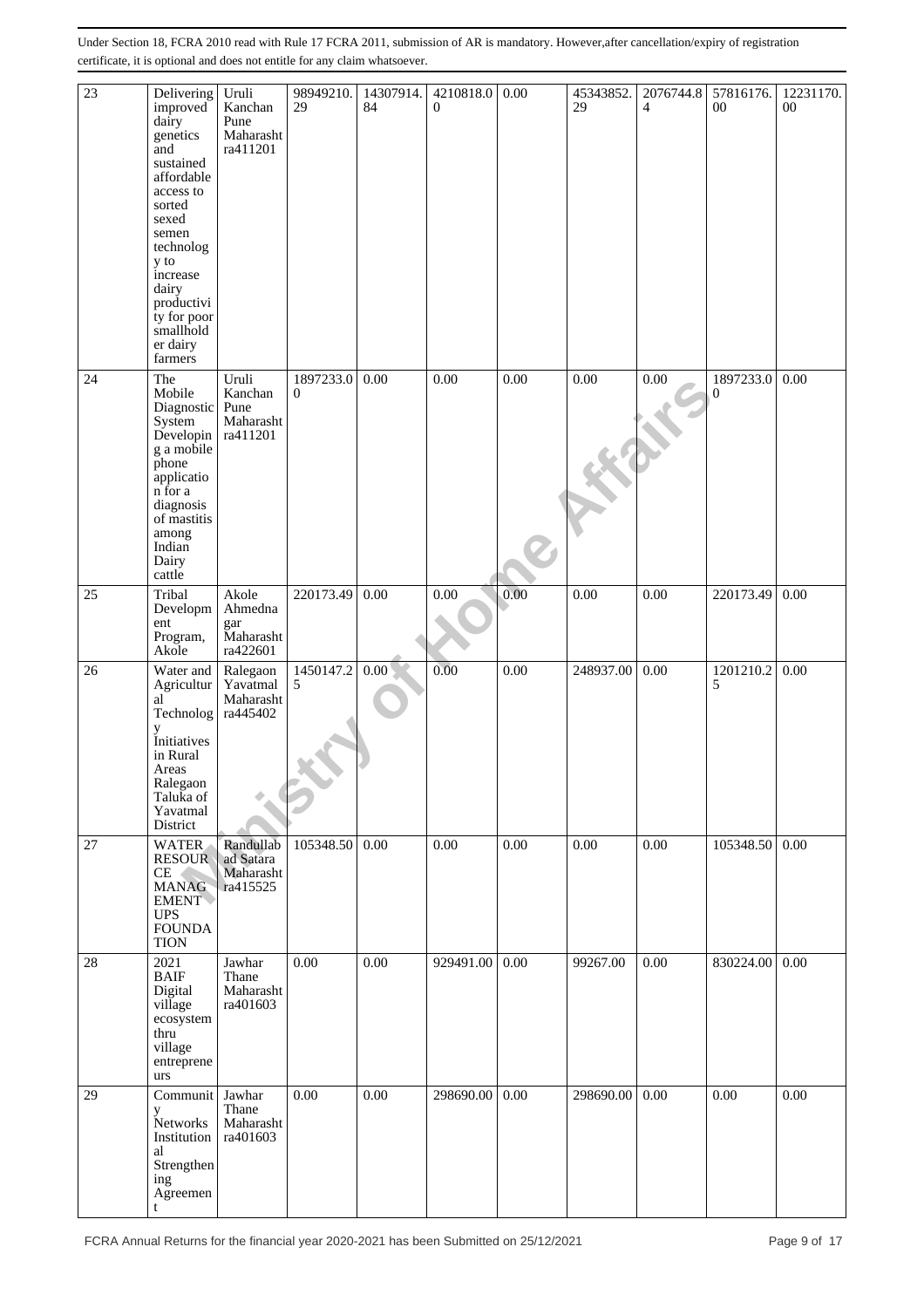| 30 | Connectin<br>g the<br>Unconnect<br>ed                                                              | Jawhar<br>Thane<br>Maharasht<br>ra401603                       | 145182.28                         | 0.00 | 0.00                        | 0.00 | 145182.28             | 0.00 | 0.00           | 0.00 |
|----|----------------------------------------------------------------------------------------------------|----------------------------------------------------------------|-----------------------------------|------|-----------------------------|------|-----------------------|------|----------------|------|
| 31 | Enabling<br>better<br>lives<br>project                                                             | Murudi<br>Koppal<br>Karnataka<br>583237                        | 10228.22                          | 0.00 | 0.00                        | 0.00 | 0.00                  | 0.00 | 10228.22       | 0.00 |
| 32 | Communit<br>y<br>Developm<br>ent<br>Programm<br>e in<br>Selected<br>Villages                       | Murudi<br>Koppal<br>Karnataka<br>583237                        | 1457283.2<br>0                    | 0.00 | 0.00                        | 0.00 | 1007650.0<br>$\Omega$ | 0.00 | 449633.20      | 0.00 |
| 33 | Breakthro<br>ugh<br>Solutions<br>For<br>Efficient<br>Water Use<br>In<br>Agricultur<br>e-HUF        | Warje<br>Pune<br>Maharasht<br>ra411058                         | 8622044.7<br>4                    | 0.00 | 349107.84                   | 0.00 | 8929073.9<br>5        | 0.00 | 42078.63       | 0.00 |
| 34 | Integrated<br>Rural<br>Developm<br>ent Project<br>Karnataka                                        | Murudi<br>Koppal<br>Karnataka<br>583237                        | 317499.90                         | 0.00 | 0.00                        | 0.00 | 12000.00              | 0.00 | 305499.90      | 0.00 |
| 35 | Tribal<br>Developm<br>ent<br>Program<br>Akole and<br>Sinnar                                        | Ralegaon<br>Yavatmal<br>Maharasht<br>ra445402                  | 6351969.5<br>6                    | 0.00 | 0.00                        | 0.00 | 4797099.0<br>0        | 0.00 | 1554870.5<br>6 | 0.00 |
| 36 | Climate<br>Smart<br>Village<br>Approach                                                            | Warje<br>Pune<br>Maharasht<br>ra411058                         | 463064.41                         | 0.00 | 4543591.0<br>$\overline{0}$ | 0.00 | 5006655.4<br>1        | 0.00 | 0.00           | 0.00 |
| 37 | <b>CLUSTE</b><br>R<br><b>DEVELO</b><br><b>PMENT</b><br><b>PROGRA</b><br><b>MME</b><br><b>DIXAL</b> | Kaprada<br>Valsad/Bu<br>lser/Navas<br>ari<br>Gujarat39<br>6065 | 78072.73<br><b>Australia</b><br>▼ | 0.00 | 9412704.0<br>0              | 0.00 | 8597595.0<br>$\theta$ | 0.00 | 893181.73      | 0.00 |
| 38 | Comprehe<br>nsive Dev.<br>of cluster<br>Maudaha<br><b>UP 20-21</b>                                 | Maudaha<br>Hamirpur<br>Uttar<br>Pradesh21<br>0507              | 0.00                              | 0.00 | 5650000.0<br>$\mathbf{0}$   | 0.00 | 4271996.6<br>5        | 0.00 | 1378003.3<br>5 | 0.00 |
| 39 | Comprehe<br>nsive Dev.<br>of cluster<br>Maudaha<br>UP 1920                                         | Maudaha<br>Hamirpur<br>Uttar<br>Pradesh21<br>0507              | 1280432.0<br>$\theta$             | 0.00 | 0.00                        | 0.00 | 1280432.0<br>$\Omega$ | 0.00 | 0.00           | 0.00 |
| 40 | <b>DESHPA</b><br><b>NDE</b><br><b>FOUNDA</b><br><b>TION</b><br><b>SURVEY</b><br><b>PROJECT</b>     | Shiggoan<br>Haveri<br>Karnataka<br>581205                      | 16117.00                          | 0.00 | 0.00                        | 0.00 | 0.00                  | 0.00 | 16117.00       | 0.00 |
| 41 | Design<br>and<br>Devlopme<br>nt of<br>Communit<br>y Cooling<br>Hub                                 | Randullab<br>ad Satara<br>Maharasht<br>ra415525                | 340464.00                         | 0.00 | 0.00                        | 0.00 | 340464.00             | 0.00 | 0.00           | 0.00 |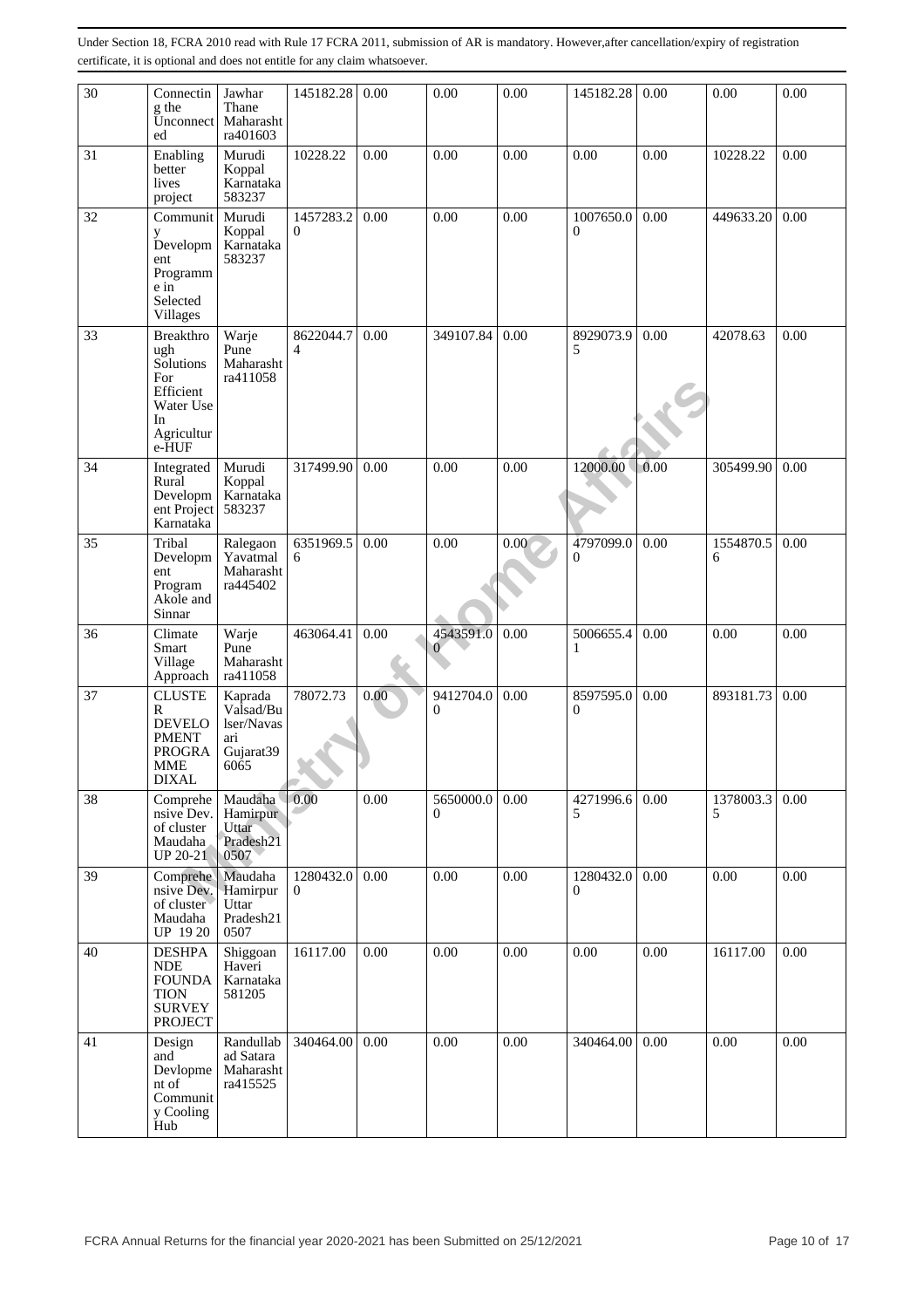| 42 | Developin<br>g and<br>Enabling<br>Ecosystem<br>For<br><b>IRESA</b><br><b>PROM</b><br>Enterprise<br>Devlopme<br>nt       | Igatpuri<br>Nashik<br>Maharasht<br>ra422403                    | 0.00      | 0.00     | 11617898.<br>00             | 0.00 | 3853283.6<br>$\overline{4}$ | 0.00 | 7764614.3<br>6 | 0.00 |
|----|-------------------------------------------------------------------------------------------------------------------------|----------------------------------------------------------------|-----------|----------|-----------------------------|------|-----------------------------|------|----------------|------|
| 43 | D-Hive<br>Project in<br>Lodhi<br>Village                                                                                | Peint<br>Nashik<br>Maharasht<br>ra422208                       | 1475.00   | 0.00     | 0.00                        | 0.00 | 0.00                        | 0.00 | 1475.00        | 0.00 |
| 44 | d-Hive<br>Rural<br>Design<br>Studio                                                                                     | Lobhi<br>Bhandara<br>Maharasht<br>ra441907                     | 13376.12  | 0.00     | 0.00                        | 0.00 | 3067.00                     | 0.00 | 10309.12       | 0.00 |
| 45 | Digitizatio<br>$n$ of 5 Co-<br>Operative<br>Society in<br>South<br>Gujarat<br>RF                                        | Kaprada<br>Valsad/Bu<br>lser/Navas<br>ari<br>Gujarat39<br>6065 | 0.00      | 0.00     | 1208174.0<br>0              | 0.00 | 1208174.0<br>$\overline{0}$ | 0.00 | 0.00           | 0.00 |
| 46 | E-Dost<br>Project                                                                                                       | Jawhar<br>Thane<br>Maharasht<br>ra401603                       | 0.00      | 0.00     | 212224.00                   | 0.00 | 70125.00                    | 0.00 | 142099.00      | 0.00 |
| 47 | Emerging<br>Crop<br>Livestock<br>Prod<br>System<br>Adopted<br>to<br>Changing<br>Env<br><b>ECLIPSE</b>                   | Uruli<br>Kanchan<br>Pune<br>Maharasht<br>ra412201              | 305084.46 | 0.00     | 0.00                        | 0.00 | 16574.00                    | 0.00 | 288510.46      | 0.00 |
| 48 | Emerging<br>$Crop-$<br>Livestock<br>Prod<br>System<br>Adopted<br>to<br>Changing<br>Env<br><b>ECLIPSE</b><br>$_{\rm II}$ | Uruli<br>Kanchan<br>Pune<br>Maharasht<br>ra412201              | 492669.54 | $0.00\,$ | 0.00                        | 0.00 | 92134.54                    | 0.00 | 400535.00      | 0.00 |
| 49 | Ensuring<br>Water<br>Security<br>and<br>Combatin<br>g<br>Desertific<br>ation                                            | <b>Bhadkha</b><br><b>Barmer</b><br>Rajasthan<br>344001         | 168324.00 | 0.00     | 300000.00                   | 0.00 | 468324.00                   | 0.00 | 0.00           | 0.00 |
| 50 | Financial<br>inclusion<br>for<br>sustainabl<br>e<br>livelihood<br>s in Tiptur                                           | Tiptur<br>Tumkur<br>Karnataka<br>572201                        | 63865.60  | $0.00\,$ | 2409953.0<br>$\overline{0}$ | 0.00 | 2234573.6<br>0              | 0.00 | 239245.00      | 0.00 |
| 51 | Gainful<br>self-<br>employme<br>nt through<br>Livestock<br>and<br>Agricultur<br>${\bf e}$                               | Ekalbara<br>Vadodara/<br>Baroda<br>Gujarat39<br>1440           | 0.00      | 0.00     | 2163283.0<br>$\theta$       | 0.00 | 1592434.0<br>$\overline{0}$ | 0.00 | 570849.00      | 0.00 |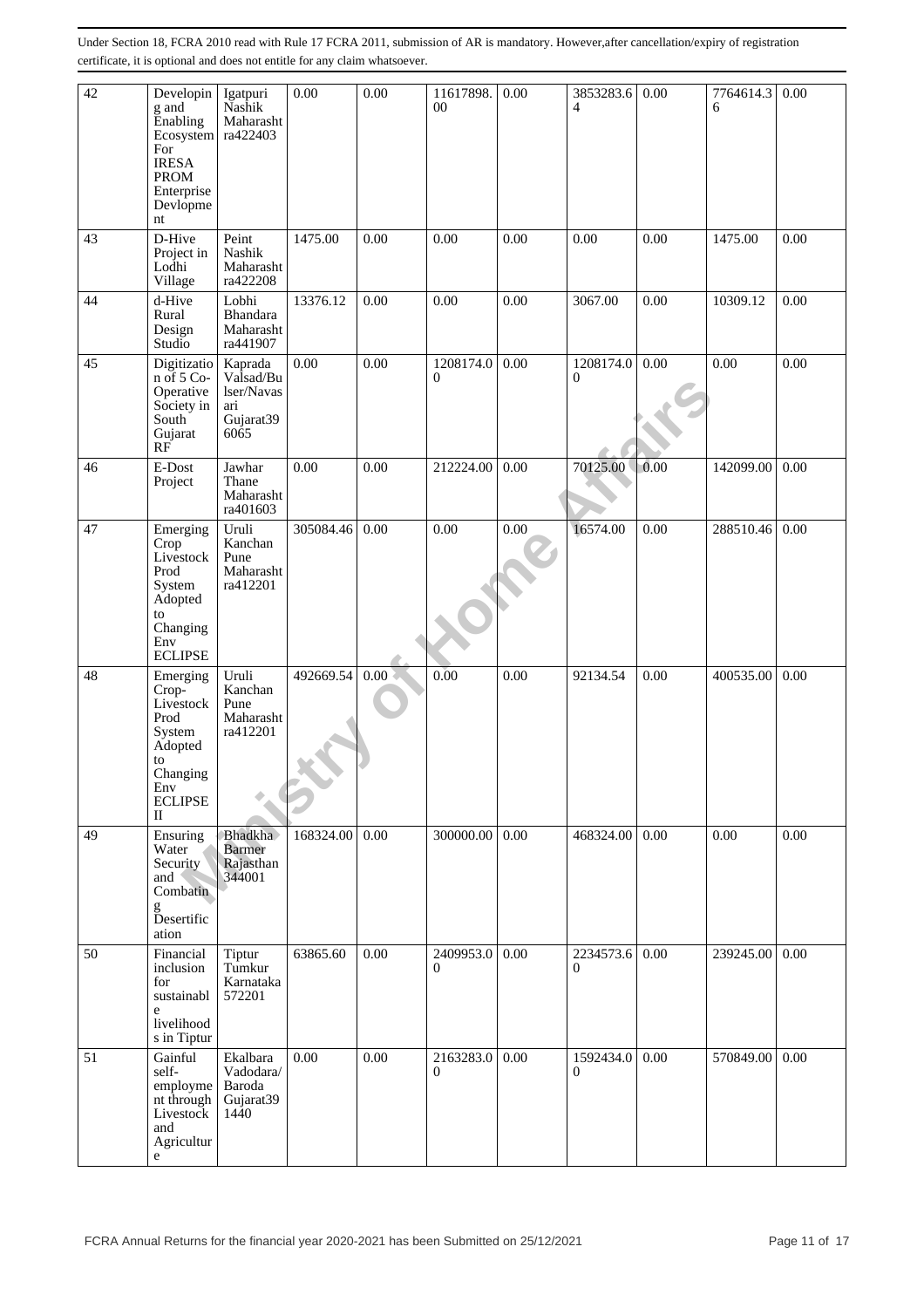| 52         | Gainful<br>self-emp<br>through<br>Agri.<br>Interventi<br>on<br>Karachga<br>m TSIPL<br>PH <sub>2</sub>      | Karachga<br>m<br>Valsad/Bu<br>lser/Navas<br>ari<br>Gujarat39<br>6065 | 0.00            | 0.00     | 151215.00                                                                                                  | 0.00 | 151215.00                   | 0.00     | 0.00            | 0.00               |
|------------|------------------------------------------------------------------------------------------------------------|----------------------------------------------------------------------|-----------------|----------|------------------------------------------------------------------------------------------------------------|------|-----------------------------|----------|-----------------|--------------------|
| 53         | HCIL-<br>Sustainabl<br>e<br>Livelihoo<br>d<br>Developm<br>ent MP                                           | Narsighga<br>rh Damoh<br>Madhya<br>Pradesh47<br>0675                 | 62245.00        | 0.00     | 748309.00                                                                                                  | 0.00 | 810554.00                   | 0.00     | 0.00            | 0.00               |
| 54         | $\rm HCIL$<br>Water<br>Harvestin<br>$\ensuremath{\mathbf{g}}$ Jal<br>Sanchay                               | Narsighga<br>rh Damoh<br>Madhya<br>Pradesh47<br>0675                 | 0.00            | 0.00     | 297000.00                                                                                                  | 0.00 | 259159.00                   | 0.00     | 37841.00        | 0.00               |
| 55         | <b>HSBC</b><br>Solar<br>Dryer<br>Based<br>Enterprise<br>Project<br><b>SDE</b>                              | Uruli<br>Kanchan<br>Pune<br>Maharasht<br>ra412201                    | 11099480.<br>92 | 0.00     | 557165.00                                                                                                  | 0.00 | 4401121.3<br>$\overline{4}$ | 0.00     | 7255524.5<br>8  | 0.00               |
| 56         | <b>HUL</b><br>COVID<br>19<br>Grocery<br>support to<br>vulnerable<br>migrant                                | Warje<br>Pune<br>Maharasht<br>ra411058                               | 0.00            | 0.00     | 15496389.<br>$00\,$                                                                                        | 0.00 | 14821445.<br>80             | 0.00     | 674943.20       | 0.00               |
| 57         | <b>MLE</b><br>workshop<br>The<br>University<br>of<br>Edinburgh                                             | Warje<br>Pune<br>Maharasht<br>ra411058                               | 21526.00        | 0.00     | 0.00                                                                                                       | 0.00 | 21526.00                    | 0.00     | 0.00            | 0.00               |
| 58         | <b>NAOS</b><br>Water<br>Resource<br>Managem<br>ent study                                                   | Dharni<br>Amravati<br>Maharasht<br>ra444702                          | 89640.00        | 0.00     | 0.00                                                                                                       | 0.00 | 89640.00                    | 0.00     | 0.00            | 0.00               |
| 59         | <b>NIPL</b><br>Four<br>Compone<br>nts Project<br>in Ten<br>Vill. In<br>Medchal<br>District of<br><b>TS</b> | Murudi<br>Koppal<br>Karnataka<br>583237                              | 61301.12        | 0.00     | 0.00                                                                                                       | 0.00 | 61301.12                    | 0.00     | 0.00            | 0.00               |
| 60         | NIPL II<br>Four<br>Compone<br>nts Project<br>In Koppal<br>District Of<br>Kar.                              | Murudi<br>Koppal<br>Karnataka<br>583237                              | 581748.40       | 0.00     | 0.00                                                                                                       | 0.00 | 581748.40                   | 0.00     | 0.00            | 0.00               |
| 61         | NIPL III<br>Four<br>Compone<br>nts Project<br>in Koppal<br>District Of<br>Karanatak<br>a                   | Murudi<br>Koppal<br>Karnataka<br>583237                              | 0.00            | $0.00\,$ | 1285340.0<br>$\theta$                                                                                      | 0.00 | 1137658.0<br>$\mathbf{0}$   | 0.00     | 147682.00       | 0.00               |
| 62<br>FCRA | Prosoil<br>Protection<br>and<br>Rehab.<br>For food<br>security<br>Extension                                | Ralegaon<br>Yavatmal<br>Maharasht<br>ra445402                        | 3193650.0<br>9  | 0.00     | 22260279.<br>00<br>Phase  <br>al Returns for the financial year 2020 2021 has been Submitted on 25/12/2021 | 0.00 | 13605227.<br>00             | $0.00\,$ | 11848702.<br>09 | 0.00<br>Page 12 of |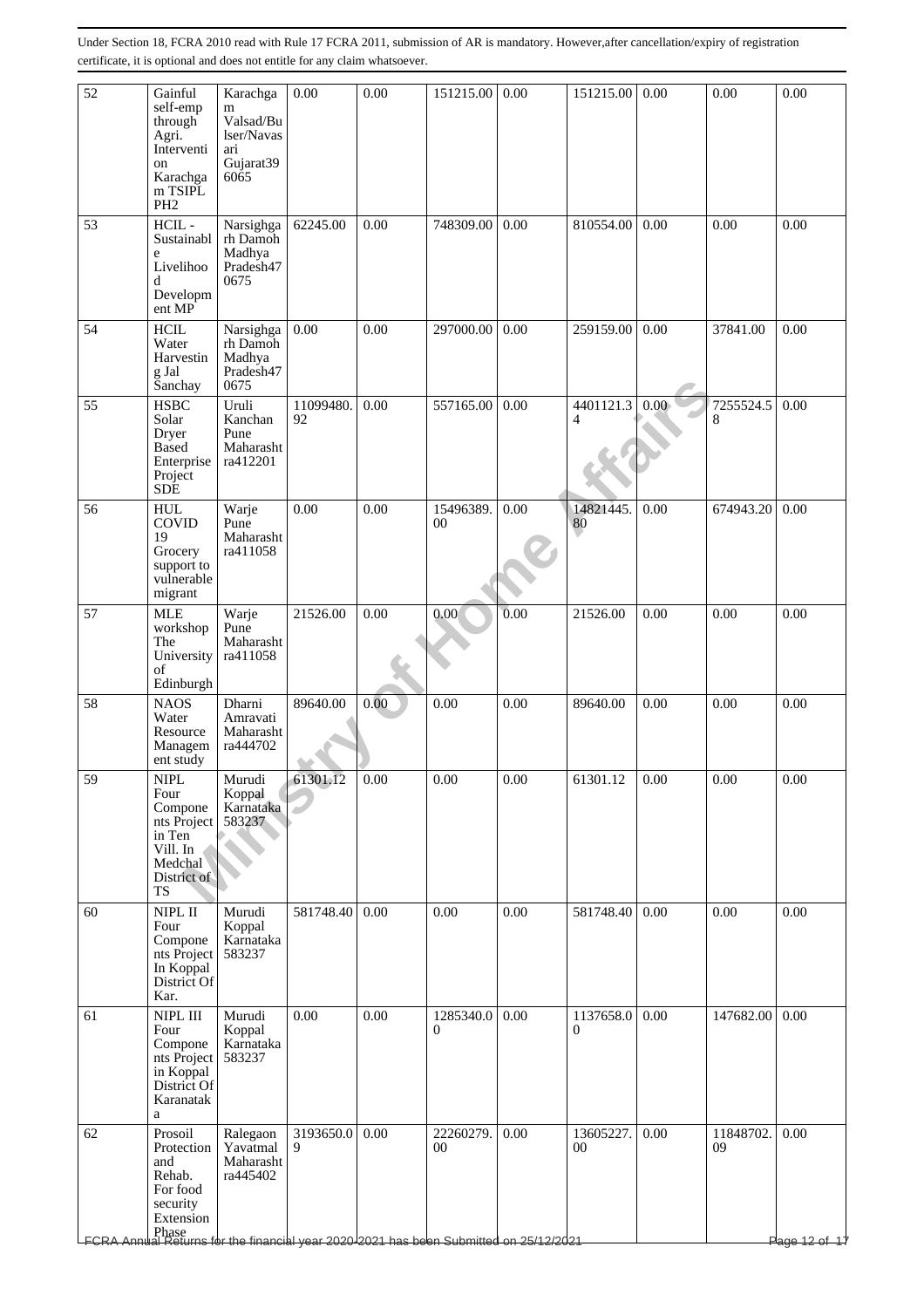| 63 | <b>RBS</b><br>Addressin<br>g<br>Livestock<br>issues in<br>the KPC<br>MP                              | Mandala<br>Mandla<br>Madhya<br>Pradesh48<br>1661 | 4579456.0<br>$\Omega$       | 0.00 | 0.00                      | 0.00 | 3992118.5<br>$\overline{c}$ | 0.00 | 587337.48      | 0.00 |
|----|------------------------------------------------------------------------------------------------------|--------------------------------------------------|-----------------------------|------|---------------------------|------|-----------------------------|------|----------------|------|
| 64 | Water<br>Resource<br>Knowledg<br>e<br>Incubation                                                     | warje<br>Pune<br>Maharasht<br>ra411058           | 7191655.2<br>3              | 0.00 | 0.00                      | 0.00 | 1336508.5<br>$\mathbf{0}$   | 0.00 | 5855146.7<br>3 | 0.00 |
| 65 | Open<br>Space-An<br>inovation,i<br>ncubation,<br>dev<br>research<br>space                            | Warje<br>Pune<br>Maharasht<br>ra411058           | 893088.00                   | 0.00 | 0.00                      | 0.00 | 757993.00                   | 0.00 | 135095.00      | 0.00 |
| 66 | Rainwater<br>Harvestin<br>g through<br>comp<br>hydrogeol<br>ogical<br>approach<br>HÙF MH             | Surgana<br>Nashik<br>Maharasht<br>ra422208       | 11658764.<br>66             | 0.00 | 242314.16                 | 0.00 | 10718875.<br>$28\,$         | 0.00 | 1182203.5<br>4 | 0.00 |
| 67 | Soil<br>Protection<br>and<br>Rehab. for<br>Food<br>Security<br>South<br>South<br>Exchange<br>Visit   | warje<br>Pune<br>Maharasht<br>ra411058           | 1325594.5<br>$\overline{0}$ | 0.00 | 9838.00                   | 0.00 | 2356.00                     | 0.00 | 1333076.5<br>0 | 0.00 |
| 68 | Support<br>for Vol<br>Acti to<br>AITs in<br>Pandemic<br>Emergenci<br>es                              | Bheemtal<br>Nainital<br>Uttarakha<br>nd263001    | 0.00                        | 0.00 | 2016000.0<br>$\mathbf{0}$ | 0.00 | 2011870.0<br>$\mathbf{0}$   | 0.00 | 4130.00        | 0.00 |
| 69 | Sust.<br>Livelihoo<br>ds Thru<br>Intro of<br>Livestock<br>Value<br>Chain UK<br><b>THF</b><br>Phase 2 | Bheemtal<br>Nainital<br>Uttarakha<br>nd263001    | 0.00<br>A.                  | 0.00 | 1669069.0<br>0            | 0.00 | 1640050.8<br>$\theta$       | 0.00 | 29018.20       | 0.00 |
| 70 | Sust.<br>Livelihoo<br>d Thru<br>Introducti<br>on of<br>Livestock<br>Value<br>Chain<br><b>THF</b>     | Bheemtal<br>Nainital<br>Uttarakha<br>nd263001    | 1418843.6<br>8              | 0.00 | 0.00                      | 0.00 | 1418843.6<br>8              | 0.00 | 0.00           | 0.00 |
| 71 | Technical<br>Assistance<br>and<br>Research<br>for Indian<br>Nutrition<br>and                         | Warje<br>Pune<br>Maharasht<br>ra411058           | 3747481.5<br>1              | 0.00 | 11990250.<br>24           | 0.00 | 7737223.3<br>5              | 0.00 | 8000508.4<br>0 | 0.00 |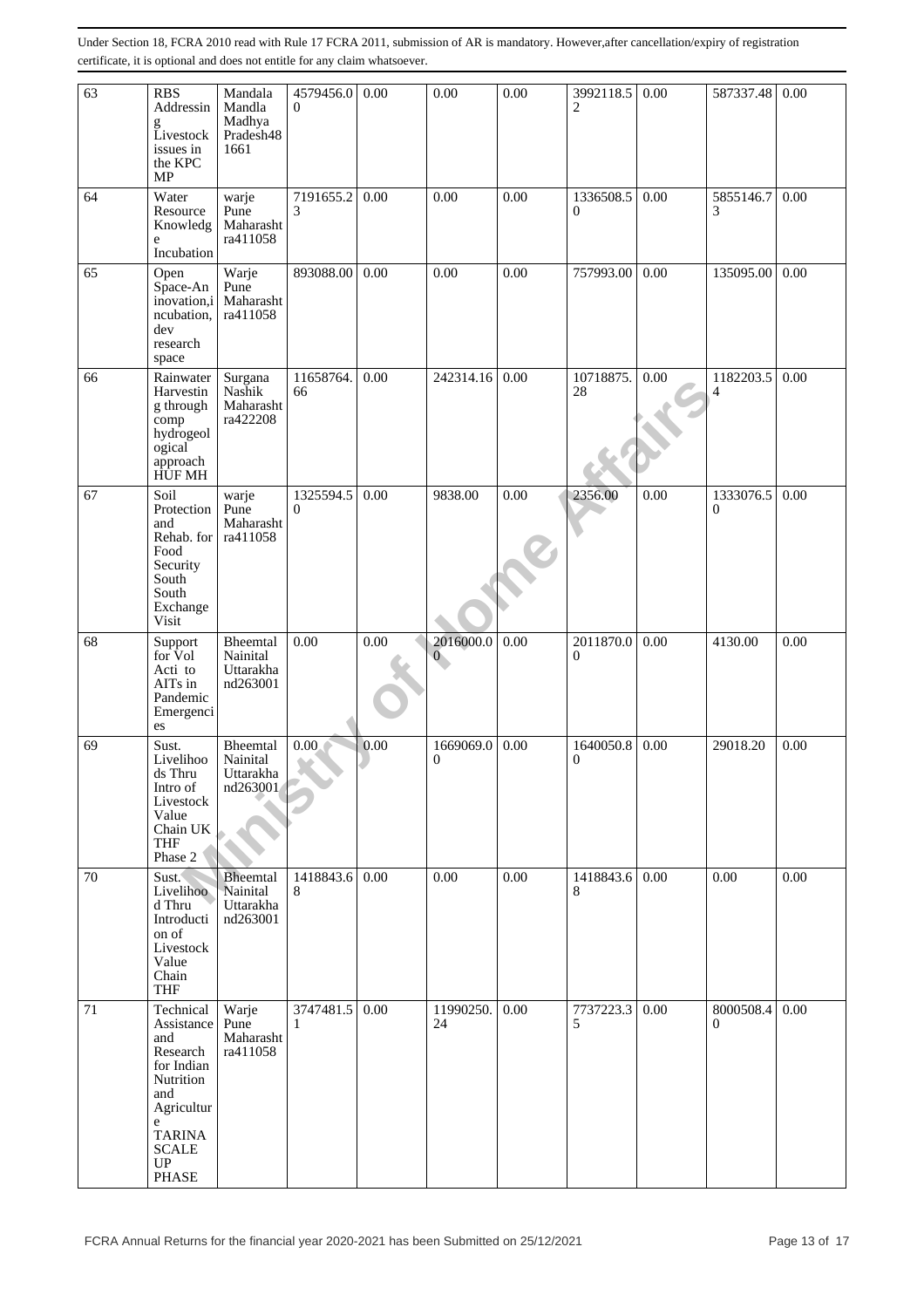| 72 | Tribal<br>Developm<br>ent<br>Program -<br>Akole<br>Ahmedna<br>gar                                                             | Uruli<br>Kanchan<br>Pune<br>Maharasht<br>ra412201                          | 0.00                  | 0.00 | 7469500.0<br>$\Omega$                                                                                          | 0.00 | 0.00                      | 0.00 | 7469500.0<br>$\Omega$     | 0.00                  |
|----|-------------------------------------------------------------------------------------------------------------------------------|----------------------------------------------------------------------------|-----------------------|------|----------------------------------------------------------------------------------------------------------------|------|---------------------------|------|---------------------------|-----------------------|
| 73 | Tribal<br>Developm<br>ent<br>Program<br>Akole<br><b>GRANT</b><br>ID 19635                                                     | Akole<br>Ahmedna<br>gar<br>Maharasht<br>ra422601                           | 257276.10             | 0.00 | 0.00                                                                                                           | 0.00 | 145040.00                 | 0.00 | 112236.10                 | 0.00                  |
| 74 | Trng and<br>Dev of<br>Conventio<br>nal Cotton<br>Farmer<br>Project                                                            | Patan<br>Junagadh/<br>Patan/Por<br>bander<br>Gujarat <sub>38</sub><br>4265 | 474282.00             | 0.00 | 4032403.0<br>$\overline{0}$                                                                                    | 0.00 | 4506685.0<br>$\mathbf{0}$ | 0.00 | 0.00                      | 0.00                  |
| 75 | <b>WADI</b><br><b>IMPACT</b><br>STUDY-<br><b>KFW</b>                                                                          | Kaprada<br>Valsad/Bu<br>lser/Navas<br>ari<br>Gujarat39<br>6065             | 2679256.1<br>$\Omega$ | 0.00 | 0.00                                                                                                           | 0.00 | 68518.00                  | 0.00 | 2610738.1<br>$\mathbf{0}$ | 0.00                  |
| 76 | Addressin<br>g Water<br>Scarcity<br>thru<br>Natural<br>Resources<br>Mgmt Jal<br>Sahara                                        | tadawale<br>Satara<br>Maharasht<br>ra415524                                | 6156585.5<br>8        | 0.00 | 2406361.0<br>$\mathbf{0}$                                                                                      | 0.00 | 6226956.1<br>6            | 0.00 | 2335990.4<br>2            | 0.00                  |
| 77 | <b>CAIRN</b><br>Interventi<br>on on<br>Natural<br>Resource<br>Mgmt<br><b>INRM</b>                                             | Bhadka<br>Barmer<br>Rajasthan<br>344031                                    | 0.14                  | 0.00 | 0.00                                                                                                           | 0.00 | 0.14                      | 0.00 | 0.00                      | 0.00                  |
| 78 | <b>COMMU</b><br><b>NITY</b><br><b>WATERS</b><br><b>HED</b><br><b>DEVELO</b><br><b>PMENT</b><br><b>PROJECT</b><br><b>CAIRN</b> | Bhadka<br>Barmer<br>Rajasthan<br>344031                                    | 285468.00             | 0.00 | 0.00                                                                                                           | 0.00 | 285468.00                 | 0.00 | 0.00                      | 0.00                  |
| 79 | General<br>Mill<br>Graduatio<br>$\mathbf n$<br>scholarshi<br>p program                                                        | Akole<br>Ahmedna<br>gar<br>Maharasht<br>ra422601                           | 270749.08             | 0.00 | 0.00                                                                                                           | 0.00 | 231283.60                 | 0.00 | 39465.48                  | 0.00                  |
| 80 | General<br>Mills<br>Hatchery<br>Project                                                                                       | Akole<br>Ahmedna<br>gar<br>Maharasht<br>ra422601                           | 192176.00             | 0.00 | 0.00                                                                                                           | 0.00 | 192176.00                 | 0.00 | 0.00                      | 0.00                  |
| 81 | <b>GENERA</b><br>L MILLS<br><b>STUDEN</b><br>T<br><b>SCHOLA</b><br><b>RSHIP</b><br><b>PROGRA</b><br><b>MME</b>                | Akole<br>Ahmedna<br>gar<br>Maharasht<br>ra422601                           | 497265.54             | 0.00 | 0.00                                                                                                           | 0.00 | 296287.72                 | 0.00 | 200977.82                 | 0.00                  |
| 82 | <b>JAIVIK</b><br><b>MITRA</b><br><b>PROJECT</b>                                                                               | Zaheerbad<br>Ranga<br>Reddy<br>Telangana<br>502210                         | 11472074.<br>38       | 0.00 | 288812.00                                                                                                      | 0.00 | 10155836.<br>69           | 0.00 | 1605049.6<br>9            | 0.00                  |
| 83 | <b>MCFPL</b><br><b>UTHHAN</b><br>Project                                                                                      | Khedasan<br>Sabar<br>Kantha<br>Gujarat38                                   | 2645675.0<br>$\Omega$ | 0.00 | 4000000.0<br>$\Omega$<br>FCRA Annual Returns for3the Ginancial year 2020-2021 has been Submitted on 25/12/2021 | 0.00 | 4237875.0<br>$\mathbf{0}$ | 0.00 | 2407800.0<br>0            | 0.00<br>Page 14 of 17 |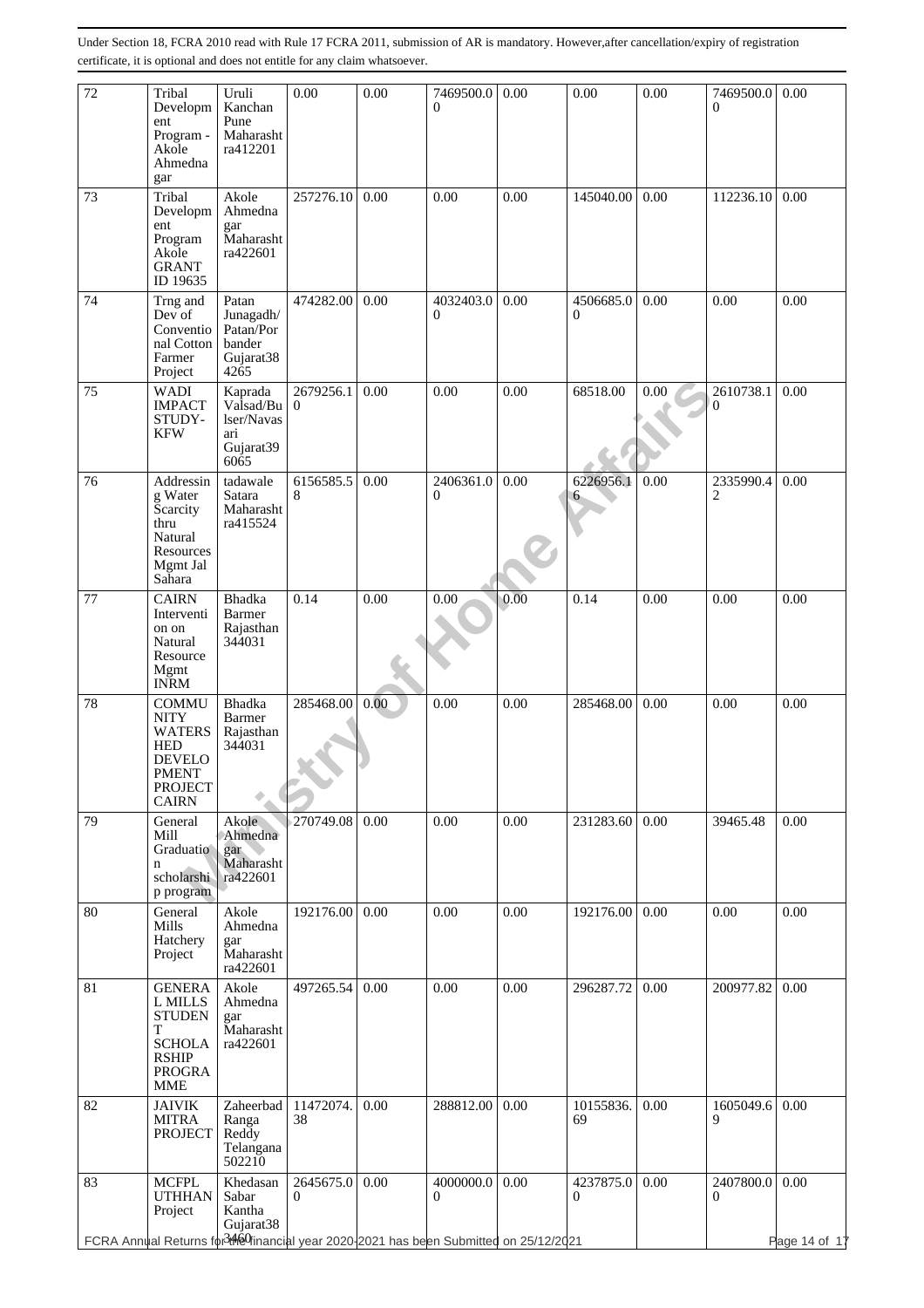| 84                                                                                                                                                                                                                                                                                                                                                               | NRM and<br>Farm<br>Based<br>Interventi<br>on for<br>Sustainabl<br>e<br>Developm<br>ent in<br><b>Barmer</b> | Bhadka<br>Barmer<br>Rajasthan<br>344031             | 2135050.0<br>$\Omega$                     | 0.00            | 4665552.8<br>0   | 0.00    | 6800602.8<br>0                                                                                                                                                                                | 0.00           | 0.00                        | 0.00            |
|------------------------------------------------------------------------------------------------------------------------------------------------------------------------------------------------------------------------------------------------------------------------------------------------------------------------------------------------------------------|------------------------------------------------------------------------------------------------------------|-----------------------------------------------------|-------------------------------------------|-----------------|------------------|---------|-----------------------------------------------------------------------------------------------------------------------------------------------------------------------------------------------|----------------|-----------------------------|-----------------|
| 85                                                                                                                                                                                                                                                                                                                                                               | PGS Rural<br>Developm<br>ent<br>Activities                                                                 | Shiggaon<br>Haveri<br>Karnataka<br>581205           | 1239240.0<br>0                            | 0.00            | 0.00             | 0.00    | 0.00                                                                                                                                                                                          | 0.00           | 1239240.0<br>$\theta$       | 0.00            |
| 86                                                                                                                                                                                                                                                                                                                                                               | Establish<br>ment<br><b>Expenses</b>                                                                       | Warje<br>Pune<br>Maharasht<br>ra411058              | 1642054.1<br>6                            | 0.00            | 4390834.0<br>2   | 0.00    | 4701594.1<br>8                                                                                                                                                                                | 0.00           | 1331294.0<br>$\mathbf{0}$   | 0.00            |
| 87                                                                                                                                                                                                                                                                                                                                                               | <b>SPSL</b><br>Project                                                                                     | Uruli<br>Kanchan<br>Pune<br>Maharasht<br>ra411201   | 2375620.0<br>0                            | 0.00            | 0.00             | 0.00    | 0.00                                                                                                                                                                                          | 0.00           | 2375620.0<br>$\overline{0}$ | 0.00            |
| 88                                                                                                                                                                                                                                                                                                                                                               | Knowledg<br>e<br>generation<br>on<br>resilience<br>building<br>solutions                                   | Khetikhan<br>Champaw<br>at<br>Uttarakha<br>nd262528 | 0.00                                      | 0.00            | 918112.00        | 0.00    | 406346.00                                                                                                                                                                                     | 0.00           | 511766.00                   | 0.00            |
| 89                                                                                                                                                                                                                                                                                                                                                               | Vocation<br>Trng for<br>Adolescen<br>t Girls and<br><b>ICT</b> Labs<br>in Koppal<br>Kar                    | Koppal<br>Koppal<br>Karnataka<br>583237             | 0.00                                      | 0.00            | 768646.00        | 0.00    | 0.00                                                                                                                                                                                          | 0.00           | 768646.00                   | 0.00            |
| Total                                                                                                                                                                                                                                                                                                                                                            |                                                                                                            |                                                     | 21893289<br>1.78                          | 14359754.<br>84 | 13466331<br>6.06 | 5000.00 | 20325211<br>7.74                                                                                                                                                                              | 2133584.8<br>4 | 15034409<br>0.10            | 12231170.<br>00 |
|                                                                                                                                                                                                                                                                                                                                                                  | (b) Details of utilisation of foreign contribution:                                                        |                                                     | (Regulation) Rules, 2011 (Rs.):4701594.18 |                 |                  |         | (i) Total Utilisation** for projects as per aims and objectives of the association (Rs.):200684108.40<br>(ii) Total administrative expenses as provided in rule 5 of the Foreign Contribution |                |                             |                 |
| ** It is affirmed that the utilisation of foreign contribution is not in contravention of the provisions contained in the Foreign<br>Contribution(Regulation) Act, 2010 (42 of 2010) and more particularly in section 9 and section 12 of the Act which, inter-alia, states that<br>the acceptance of foreign contribution is not likely to affect prejudicially |                                                                                                            |                                                     |                                           |                 |                  |         |                                                                                                                                                                                               |                |                             |                 |

(A) the soverignty and integrity of india; or.

(B) the security, strategic, scientific or echnomic interest of the state; or

(C) the public interest; or

(D) freedom or fairness of election to any legistature; or

(E) friendly relations with any foreign state; or

(F) harmony between religious, racial, social, lingusitic or relgional groups, castes or communities.

(c) Total purchase of fresh assets (Rs.)

|  | S<br>No | ssociation<br>n٤<br>ΩТ<br>• הר<br>пe<br>наг |  |  | ገt |
|--|---------|---------------------------------------------|--|--|----|
|--|---------|---------------------------------------------|--|--|----|

#### (d) FC transferred to other associations

| Sl.<br>No. | Name of the association                                         | ⊃ate                       | Purpose | Amount     |
|------------|-----------------------------------------------------------------|----------------------------|---------|------------|
| ∆ ש        | e financial vear 2020-2021 has been<br>Returns for the<br>nnual | on 25/12/2021<br>Submitted |         | Page<br>ΟŤ |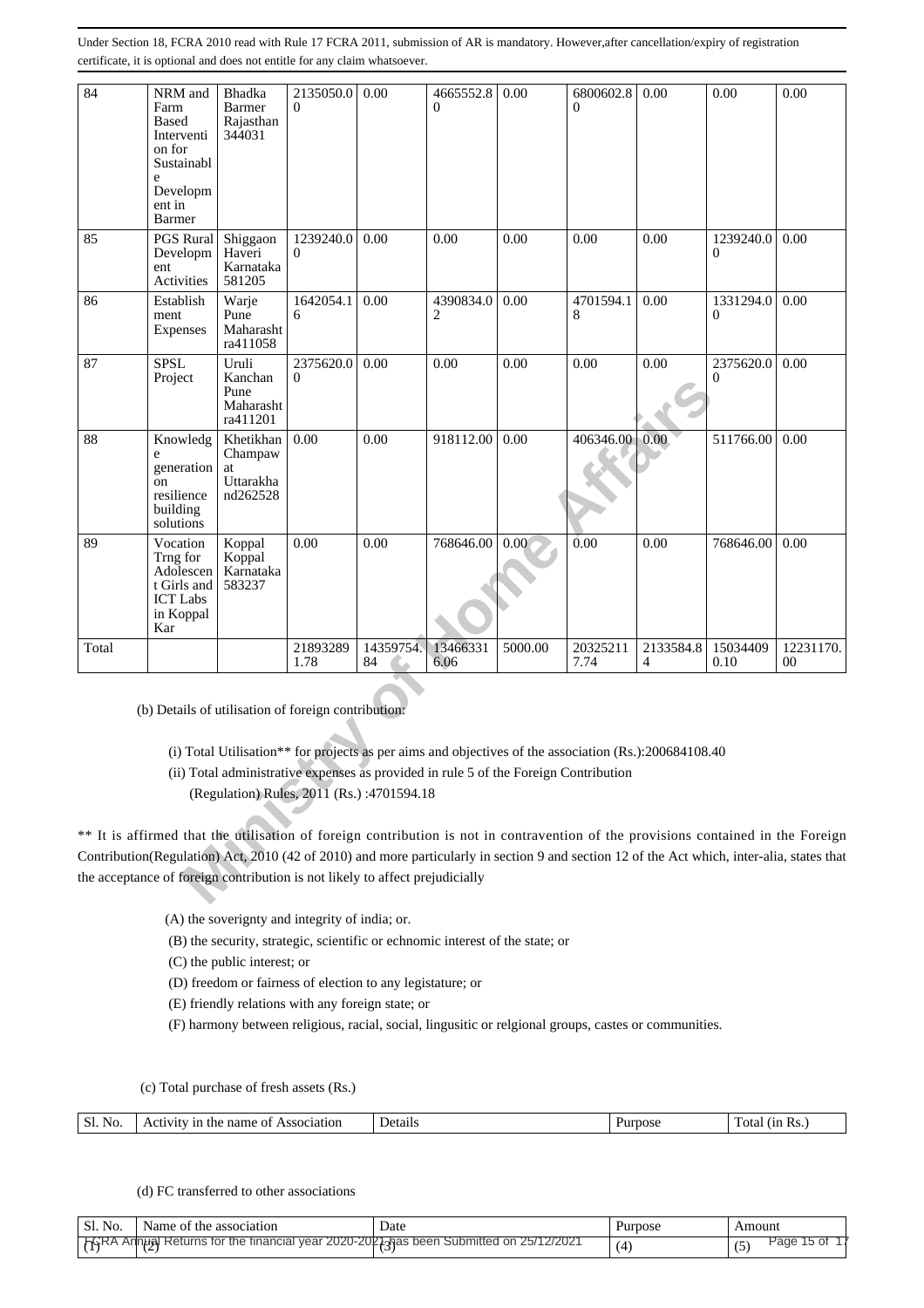### (e) Total utilisation In the year (Rs.)(b+c+d) 205385702.58

#### 4. Details Of unutilised foreign contribution:

(i) Total FC invested in term Deposits (Rs.):

| Sl. No. | <b>Details</b>                   | Total( in Rs.) |
|---------|----------------------------------|----------------|
| (i)     | Opening Balance of FD            | 135973624.00   |
| (ii)    | FD made during the year          | 199339399.00   |
| (iii)   | Less: realisation of previous FD | 212184885.00   |
|         | Closing balance of FD            | 123128138.00   |

- (a) Cash in hand: 0.00
- (b) in FC designated bank account: 0.00
- (c) in utilisation bank account(s): 27215952.10
- 5. Details of foreigners as Key functionary/working/associated: 0
- 6. Details of Land and Building remained unutilised for more than two year:

| Sl. No. | Location of Land and<br>Building | Year of acquisition | Purpose of acquisition | Reason of unutilisation |
|---------|----------------------------------|---------------------|------------------------|-------------------------|
|         | ے ،                              | $\sqrt{2}$<br>. .   |                        |                         |

|                               |                 | (ii) Balance of unutilised foreign contribution, in cash/bank, at the end of the year(Rs): |                     |                          | <b>SERIES</b>                                                                                                                            |                   |             |                            |
|-------------------------------|-----------------|--------------------------------------------------------------------------------------------|---------------------|--------------------------|------------------------------------------------------------------------------------------------------------------------------------------|-------------------|-------------|----------------------------|
|                               |                 | $(a)$ Cash in hand: $0.00$                                                                 |                     |                          |                                                                                                                                          |                   |             |                            |
|                               |                 | (b) in FC designated bank account: 0.00                                                    |                     |                          |                                                                                                                                          |                   |             |                            |
|                               |                 | (c) in utilisation bank account(s): $27215952.10$                                          |                     |                          |                                                                                                                                          |                   |             |                            |
| 5.                            |                 | Details of foreigners as Key functionary/working/associated: 0                             |                     |                          |                                                                                                                                          |                   |             |                            |
| 6.                            |                 | Details of Land and Building remained unutilised for more than two year:                   |                     |                          |                                                                                                                                          |                   |             |                            |
|                               |                 |                                                                                            |                     |                          |                                                                                                                                          |                   |             |                            |
| Sl. No.                       | <b>Building</b> | Location of Land and                                                                       | Year of acquisition |                          | Purpose of acquisition                                                                                                                   |                   |             | Reason of unutilisation    |
| (1)                           | (2)             |                                                                                            | (3)                 | (4)                      |                                                                                                                                          |                   | (5)         |                            |
| (7)<br>Name of the<br>Bank    |                 | <b>Branch Address</b><br>With pincode)                                                     | Phone No.           | E-mail                   | (a) Details of designated FC bank account for receipt of Foreign Contribution (As on 31st March of the year ending):<br><b>IFSC Code</b> | <b>Account No</b> |             | Date of Opening<br>Account |
| (1)                           |                 | (2)                                                                                        | (3).                | (4)                      | (5)                                                                                                                                      | (6)               |             | (7)                        |
| <b>STATE BANK</b><br>OF INDIA |                 | 11Sansad Marg,<br>New Delhi $110$<br>001, DELHI,<br>Delhi, Delhi                           | 011-23374390        | fcra.00691@sbi.c<br>o.in | SBIN0000691                                                                                                                              |                   | XXXXXXX3807 | 19/03/2021                 |
|                               |                 |                                                                                            |                     |                          | (b) Details of all utilization bank accounts for utilization of Foregin Contribution (As on 31st March of the year ending)               |                   |             |                            |
| Name of the<br>Bank           |                 | <b>Branch Address(</b><br>With pincode)                                                    | Phone No.           | E-mail                   | <b>IFSC Code</b>                                                                                                                         | <b>Account No</b> |             | Date of Opening<br>Account |
| (1)                           |                 | (2)                                                                                        | (3)                 | (4)                      | (5)                                                                                                                                      | (6)               |             | (7)                        |

| Name of the<br>Bank          | <b>Branch Address</b><br>With pincode)                                                                                        | Phone No.    | E-mail                    | <b>IFSC Code</b> | Account No.              | Date of Opening<br>Account |
|------------------------------|-------------------------------------------------------------------------------------------------------------------------------|--------------|---------------------------|------------------|--------------------------|----------------------------|
| (1)                          | (2)                                                                                                                           | (3).         | (4)                       | (5)              | (6)                      | (7)                        |
| <b>CANARA</b><br><b>BANK</b> | 1259, J M ROAD  <br>(GROUND)<br>FLOOR) NULL<br><b>PUNE</b><br><b>MAHARASHTR</b><br>A 411004,<br>PUNE.<br>Maharashtra.<br>Pune | 020-25532939 | cb0382@canarab<br>ank.com | CNRB0000382      | XXXXXXXXX8<br><b>200</b> | 01/10/2016                 |
| <b>CANARA</b><br><b>BANK</b> | <b>DECCAN</b><br><b>GYMKHANA</b><br>BRANCH, J. M.<br>ROAD, PUNE,<br>Maharashtra,<br>Pune                                      | 020-25532939 | cb0382@canarab<br>ank.com | CNRB0000382      | XXXXXXXXX0<br>835        | 21/12/1984                 |

#### **Declaration**

I hereby declare that the above particulars furnished by me are true and correct

I also affirm that the receipt of foreign contribution and its utilization have not been violative of any of the provisions of the Foreign FCRA Annual Returns for the financial year 2020-2021 has been Submitted on 25/12/2021<br>Contribution (Regulation) Act, 2010, rules, notifications/ orders issued there under from time to time and the foreign contribution was